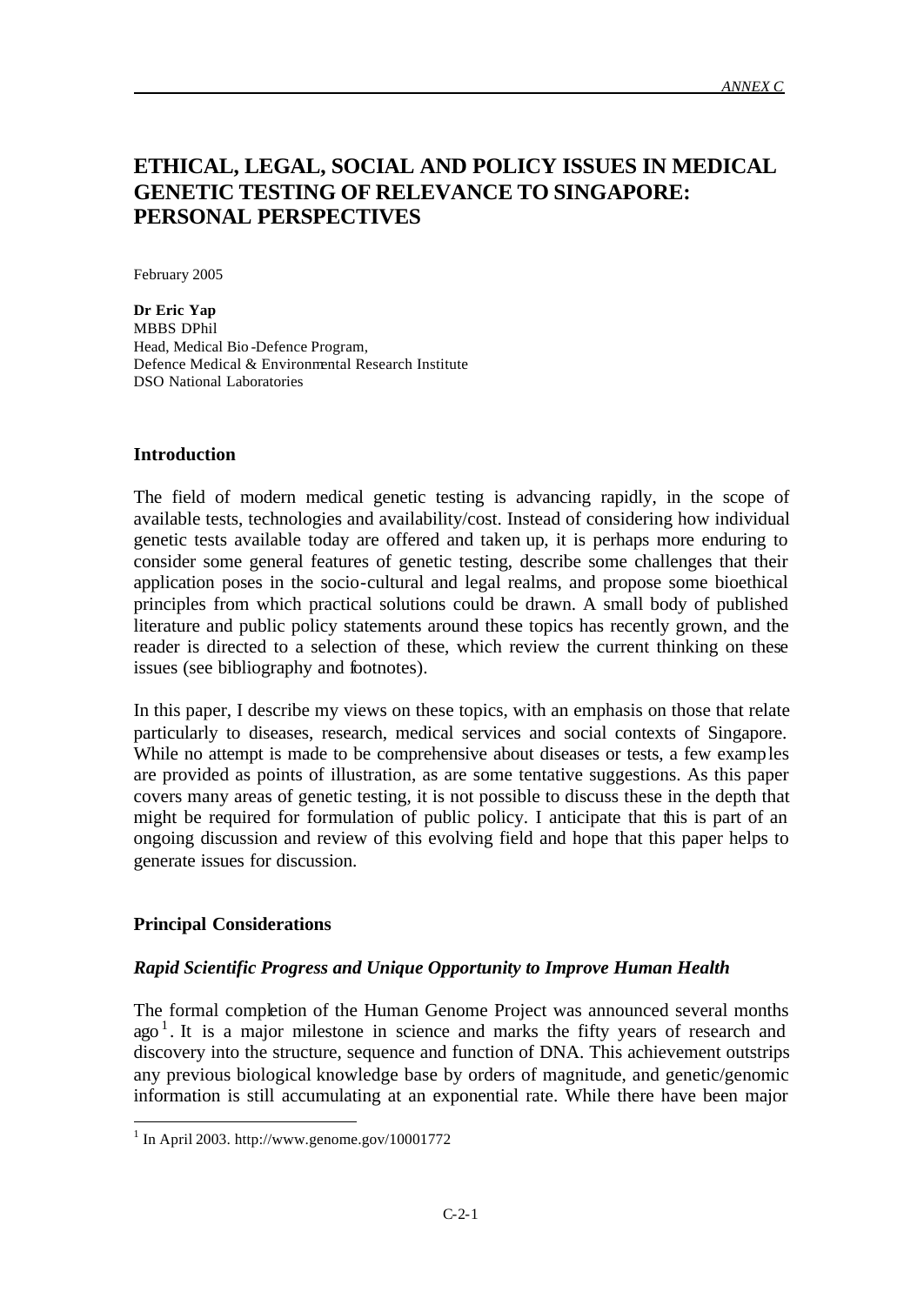advances in the understanding of causes and mechanisms by which human diseases develop, the expectation is that these will be translated into improvements in human health, and indices of longevity, disability and disease incidence. Genomic (or genebased) medicine seeks to bring about this translation.

Indeed the estimated 30,000-40,000 genes in the human genome have been identified and are being characterized, and the genes causing some 1,351 Mendelian (single-gene) disorders have been mapped and cloned.<sup>2</sup> Molecular tests to detect mutations in these genes are therefore available in research laboratories, and many are now offered by clinical genetic service laboratories.<sup>3</sup> While specific treatments for these generally rare diseases are not routinely available, approaches such as gene therapy and stem cell therapy for some of these conditions are undergoing clinical trial.

The majority of human morbidity is attributable to multifactorial "complex" diseases involving the interaction of many genes and environmental factors. Identifying their specific predisposing factors is scientifically more challenging. However progress has been made in determining the factors involved in cardiovascular disease and diabetes, cancer, autoimmune diseases and allergies, neuro-psychiatric illnesses and in biological response to drugs.<sup>4</sup> An era is anticipated when an individual's vulnerability to heritable and environmental disease-inducing risk factors could be determined by lab tests so that steps could be taken to ameliorate the condition or even prevent its occurrence.

In fact, a vision for the next stage of human genomics has been enunciated.<sup>5</sup> This genomic era, of which we are at the threshold, will see the application of the DNA sequence information to a deeper understanding of the biology of cells and organisms, of understanding disease and improving health, and of maximizing benefits to society (Table 1).

#### **Table 1: A Blueprint for the Genomic Era**

- Genomics to Biology: elucidating the structure and function of genomes
- Comprehensively identify structural and functional components encoded in human genome b. Elucidate organization of genetic networks and protein pathways and establish how they contribute to cellular and organismal phenotypes
- c. Develop a detailed understanding of the heritable variation in the human genome
- Understand evolutionary variation across species and the mechanisms underlying it
- e. Develop policy options that facilitate the widespread use of genome information in both research and clinical settings

l

II. Genomics to Health: translating genome-based knowledge into health benefits a. Develop robust strategies for identifying the genetic contributions to disease and drug response

<sup>&</sup>lt;sup>2</sup> Online Mendelian Inheritance in Man, OMIM (TM). McKusick-Nathans Institute for Genetic Medicine, Johns Hopkins University (Baltimore, MD) and National Center for Biotechnology Information, National Library of Medicine (Bethesda, MD), *Accessed 31 July 2003*. http://www.ncbi.nlm.nih.gov/omim/

<sup>3</sup> Editorial. (2003) Getting a grip on genetic testing. *Nature Medicine* 9:147.

<sup>4</sup> Glazier AM, Nadeau JH, Aitman TJ. (2002) Finding genes that underlie complex traits. *Science* 298:2345-9.

 $<sup>5</sup>$  Collins FS, Green ED, Guttmacher AE, Guyer MS. (2003) A vision for the future of genomics research.</sup> *Nature* 422:835-847.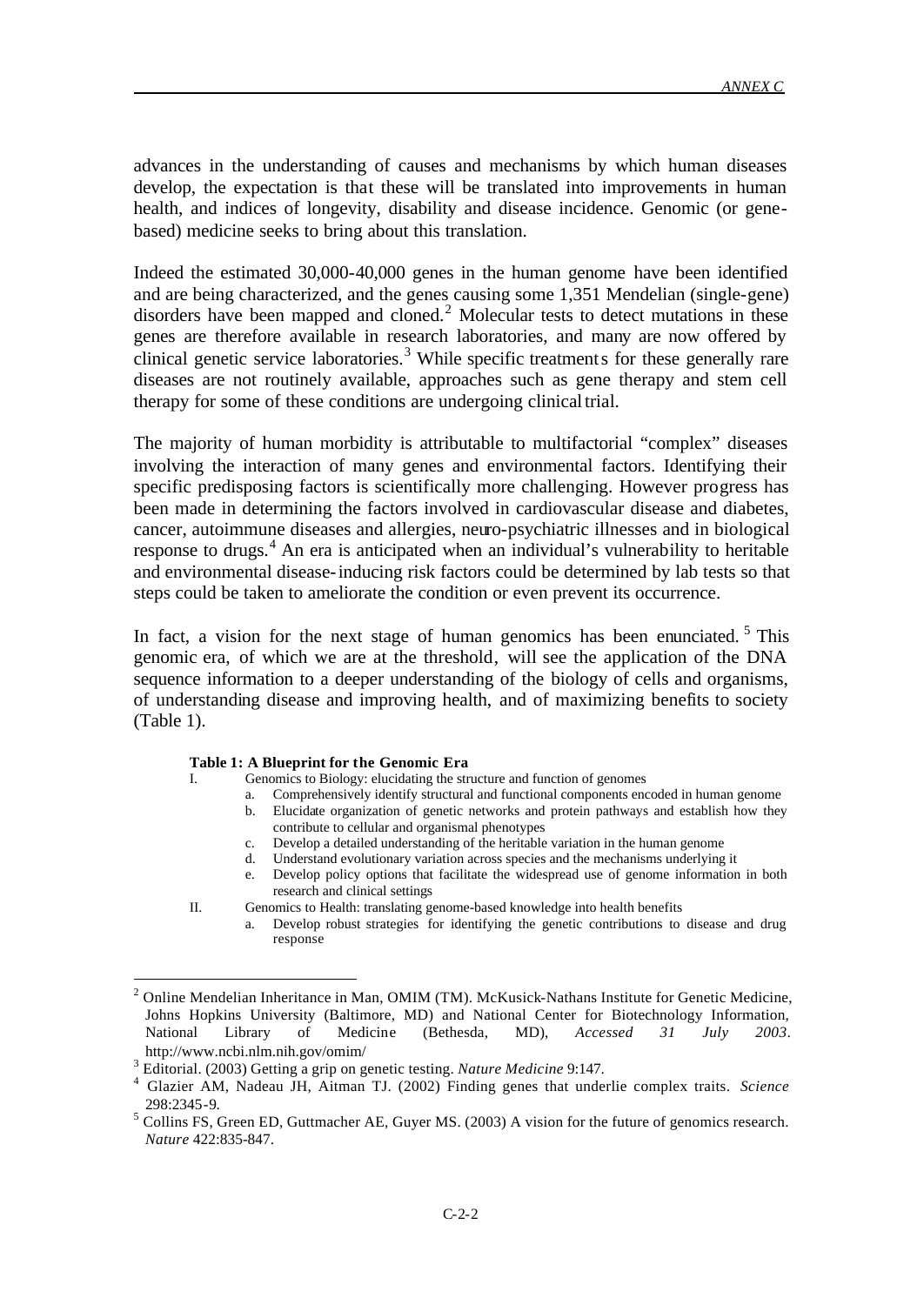- b. Develop strategies to identify gene variants that contribute to good health and resistance to disease
- c. Develop genome-based approaches to prediction of diseases susceptibility and drug response, early detection of illness, and molecular taxonomy of disease states
- d. Use new understanding of genes and pathways to develop powerful new therapeutic approaches to disease
- e. Investigate how genetic risk information is conveyed in clinical settings, how that information influences health strategies and behaviours, and how these affect health outcomes and costs
- f. Develop genome-based tools that improve the health of all

l

- III. Genomics to Society: promoting the use of genomics to maximize benefits and minimize harms a. Develop policy options for the uses of genomics in medical and non-medical settings
	- b. Understand the relationships between genomics, race and ethnicity, and the consequences of uncovering these relationships
	- Understand the consequences of uncovering the genomic contributions to human traits and behaviours
	- d. Assess how to define the ethical boundaries for uses of genomics

We are now presented with exciting new opportunities, perhaps unprecedented in scientific and human history, to improve health and wellbeing. Various governments are taking steps to draft and adopt policies to systematically incorporate genetics into medical systems to improve national health. <sup>6</sup>

This has not escaped the attention of commercial concerns, as private industry funds a significant part of applied biomedical research. There are increasing numbers of biotechnology companies marketing products and services not just for the R&D sector, but also the healthcare sector and to the public directly. Singapore has identified the biotechnology and life sciences sector as an important industry and it aspires to be a major player. Genetic testing and diagnosis, being one of the first medical areas in which genomics has been applied, is already a developed field in many western countries. In Singapore, the field is just emerging. It is therefore timely to consider the ethical, legal and social aspects of genetic testing so that necessary professional, educational and regulatory measures can be implemented.

We are faced with a conundrum of new and sophisticated technologies, new scenarios for their application, increased private commercial participation and an evolving global health market.

#### *Human Genetic Tests as Medical Information*

The intention of genetic testing is to provide information that can help improve an individual's medical or health status through diagnosis and treatment. It shares the same goals as the delivery of healthcare, which are to prevent illness and promote wellbeing.<sup>7</sup> Medical genetic testing can therefore be considered a form of medical

 $6$  Department of Health UK (2003) Our inheritance, our future: realizing the potential of genetics in the NHS. *Government White Paper 24 Jun 2003*. http://www.doh.gov.uk/genetics/whitepaper.htm

<sup>&</sup>lt;sup>7</sup> One form of human genetic testing that is non-medical is personal identification for forensic, legal or security purposes. Genetic profiling ("DNA fingerprinting") services are now offered directly to the public for evaluation of paternity or genealogy, for instance. The availability and quality of such services, often commercial, is outside the scope of this report. Mandated large scale DNA banking and DNA profiling of those convicted of serious crimes has been started in several countries – these have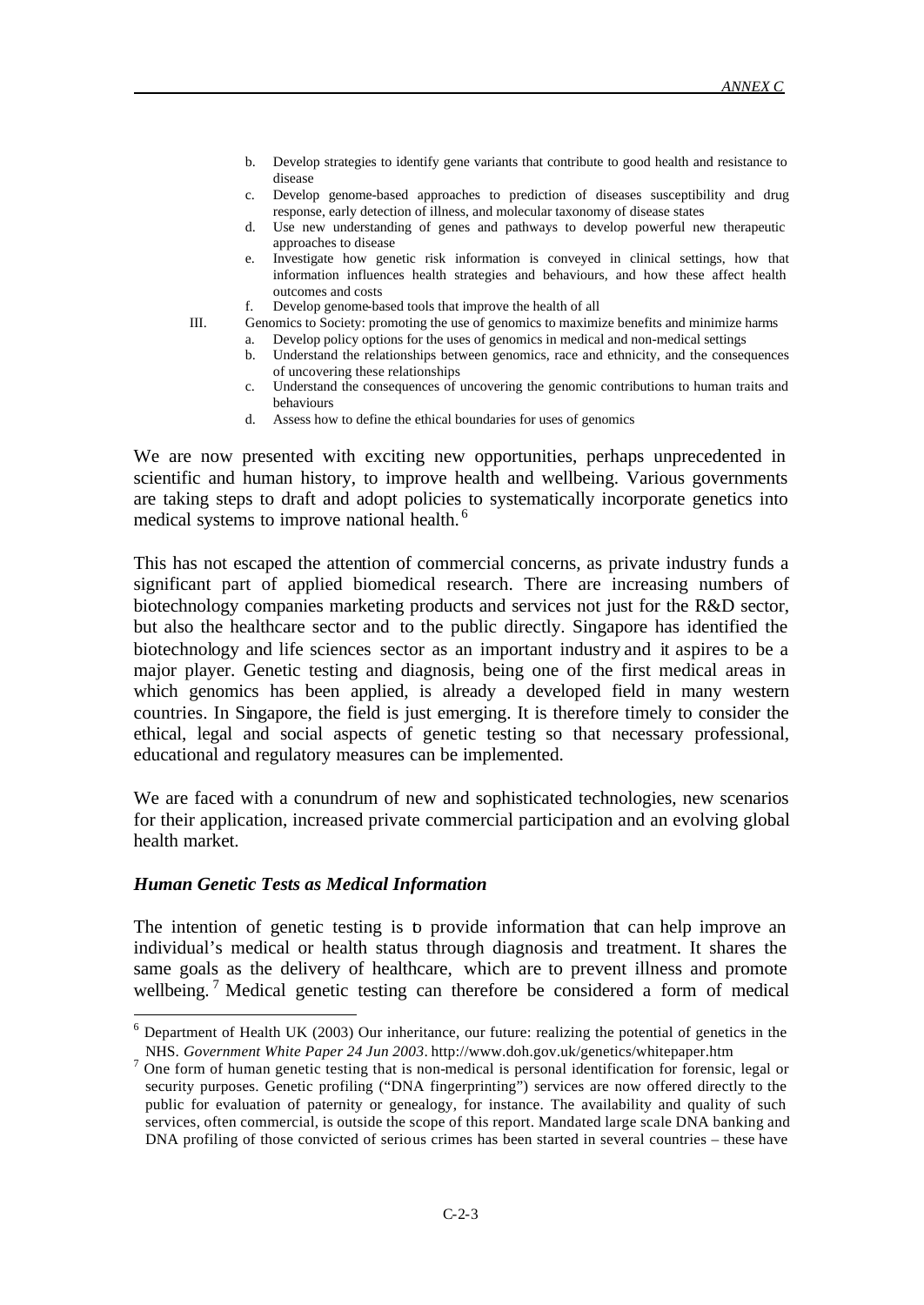investigation and should be considered in the context of contemporaneous standards in clinical care and the current implementation of the healthcare system. The evolution of genetics testing services is influenced by practices of and challenges faced by the health care profession. <sup>8</sup>

Listed below are several examples of how genetic testing could be considered within the larger context of healthcare delivery:

- i. Genetic tests need to be incorporated into the larger scheme of clinical practice plans and guidelines for effective interpretation and medical followup, constituting part of overall information required for diagnosis or prognosis.
- ii. The lack of nurses, clinician-scientists, and nurse educators is likely to adversely affect the availability of genetic counsellors and medical scientists.
- iii. Deregulation and commercialization of health care provision with the increasing role of private for-profit medical institutions as well as personal medical insurance will affect how genetic services are provided.
- iv. Medical malpractice and liability insurance trends will impact the role and regulation of professionals and the operation of laboratories involved in genetic testing.
- v. Needs for genetic tests could parallel demographic and disease incidence trends.

Placing genetic testing in a healthcare context provides a foundation for discussing the practical and bioethical aspects of this new field. It also refocuses discussion on the purpose of the tests, rather than on the technology.<sup>9</sup> Hence conventional methods such as antenatal ultrasonography, biochemical blood tests, and chromosomal analysis (karyotyping), when used for diagnosing inheritable diseases, fall under the definition of genetic tests.<sup>10</sup> These tests have been used widely for many decades in Singapore and in many other countries. Genetic testing, therefore, is not new and there is experience among medical, obstetric and nursing professions, health and public policy makers as well as the general public in providing and using genetic testing.

*In Singapore, screening of male newborns for G6PD deficiency is routinely carried out to reduce risks of neonatal jaundice and its complications. Similarly ultrasound scans are routinely performed in the first trimester of life to detect, among other things, presence of congenital malformations and/or genetic disorders. The routine typing of* 

been implemented usually after due governmental processes, including enactment of enabling legislation.

<sup>&</sup>lt;sup>8</sup> Bloom F.E. (2003) Science as a way of life: perplexities of a physician-scientist. *Science* 300:1680

For the purpose of this paper, genetic testing is defined as the analysis of biological samples in order to detect heritable disease-causing or disease-predisposing conditions. Hence "genetic" applies primarily to the condition or trait that is being tested for, and only secondarily to the biological sample being used.

 $10$  From a technical point of view, somatic mutations are non-genetic in that they are not heritable, while germ-line mutations, including those arising spontaneously *de novo*, are . However, as many conditions (e.g. cancer) involve an interplay of both types of mutations, testing for either type of mutation can broadly be regarded as genetic.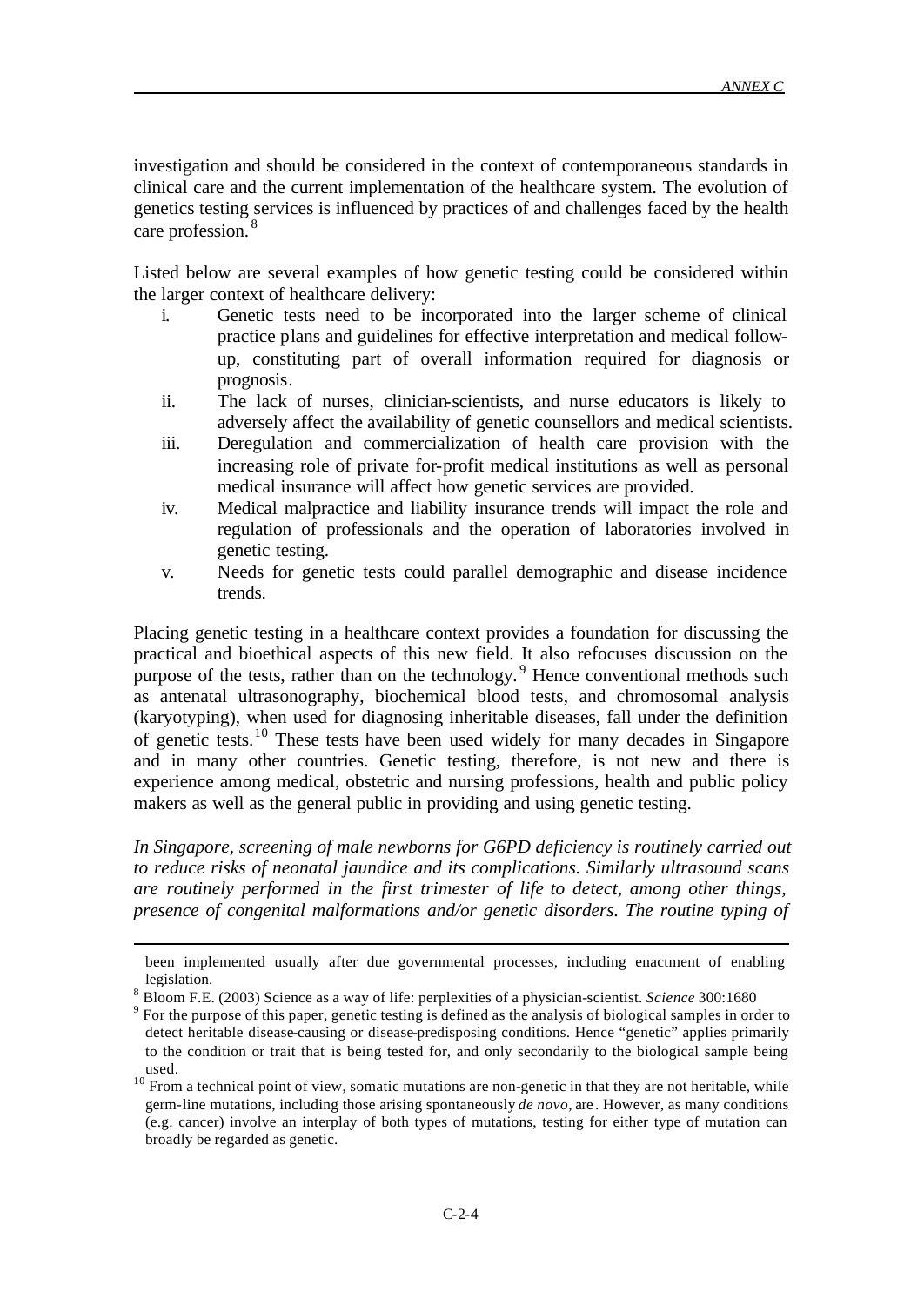*blood group is done on a nation-wide scale, and while there are no disease predispositions associated with blood groups, it is a genetic trait which has implications for the establishment of non-paternity. In fact, in as much as gender being a genetically defined trait, sex determination of foetuses is a form of genetic test.*

Modern gene-based laboratory assays for heritable conditions often serve the same overall purpose as pre-molecular era methods of clinical observation and biochemical assays (i.e. to provide as definitive diagnosis as possible for subsequent intervention by treatment, palliation, lifestyle modification or reproductive counselling). However, these gene-based tests have particular unique characteristics that pose potential and real ethical challenges, for which theoretical concepts and practical solutions need to be sought.

In considering human genetic data as a subset of personal medical information, several ethical principles have been elucidated and are generally widely accepted in western societies. These established principles include the necessity that the individual benefits from the procedure or information obtained (beneficence), the requirement of free and informed consent for obtaining and disclosing personal medical data (autonomy) and respect for the patient's privacy (confidentiality). These principles, also relevant in the conduct of human research, could form the basis from which issues specific to genetic testing could be developed.

Another type of "genetic" test of medical relevance of non-human targets involves the use of human samples  $11$ . This includes diagnosis of communicable and infectious diseases, where tests seek to determine the presence or quantities of DNA/RNA of pathogens (viruses, bacteria, fungi and parasites). Such gene-based tests are becoming widely used for a variety of infections including those prevalent in the tropics and Asia (e.g. hepatitis B, tuberculosis, malaria and HIV). Issues pertinent to human genetic testing also apply to this group: costs, quality assurance and regulation.

A third category of gene-based tests of relevance to human health are performed on non-human material. These include the testing of food, water and environmental air samples for naturally occurring pathogens or for agents of bioterrorism. Testing of agricultural products (including genetically modified organisms) as well as detection of vectors of disease (e.g. mosquitoes) also have major impacts on human health. Issues such as test quality, patenting, allocation of resources and health disparities are also relevant to this area.

While medical ethics could be a useful framework, particularly at the onset, for the considering ethical, legal and social aspects of genetic testing, the implications of such tests in a wider societal context also eventually need to be looked into. Genetic information on behavioural traits such as personality, or intrinsic traits such as intelligence or ancestral origins such as race and ethnicity do have social and

 $11$  These are more appropriately termed "molecular" or "gene-based" tests as the conditions they detect are generally not regarded as heritable, but the methods used could involve "genetics".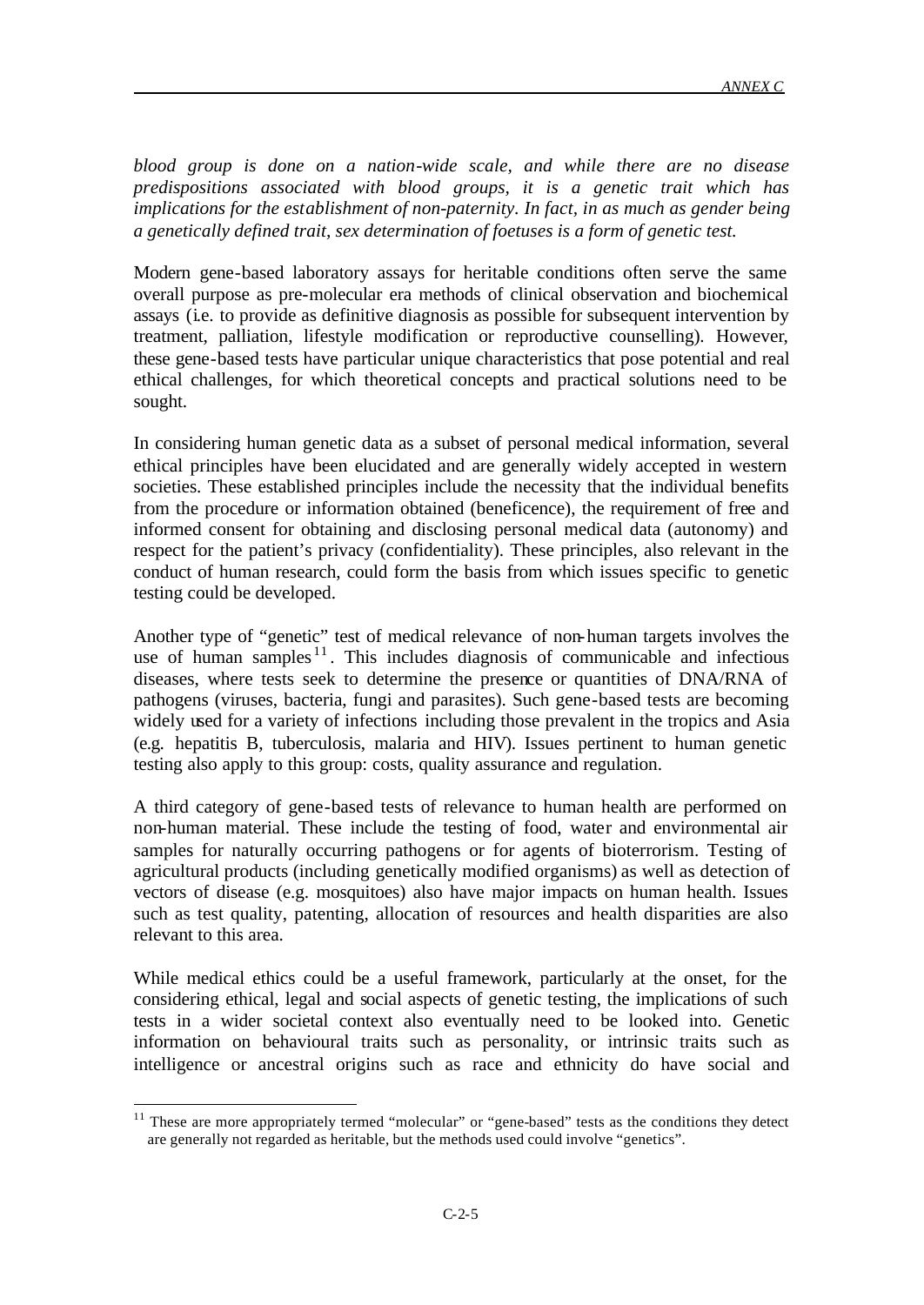psychological implications to both individual and community. There would be a need to identify issues of relevance to Singapore's communities and institutions (e.g. military/security, education, ethnic/dialect associations, insurance, welfare/disability groups) and to critically predict, analyze and monitor their impact from a multidisciplinary viewpoint. Eventually, this understanding could be translated into appropriate means of communication, education and public policy formulation, tailored to Singapore's unique socio-cultural and economic landscape. The Bioethics Advisory Committee is one example of such an endeavour.

# **Unique Aspects of Genetic Testing**

In considering human genetic testing as a form of a medical *in vitro* diagnostic (IVD) test, there are several features of the genetic sample analyzed, the molecular genetic technology used and the genetic diseases or conditions tested for, which require particular consideration.

# *Permanence of Genetic Information*

l

Most genetic tests seek to determine the genetic status (clinical phenotype, chromosome, genotype, mutation or allele) of an individual, which remains relatively stable throughout the individual's life.<sup>12</sup> Therefore, the duration of impact of a test result could be much longer than other medical tests.

The results of genetic tests conducted before birth, or during infancy and childhood at the request of parents will be available later in life, whether or not the person wishes to know the outcome. This is of particular concern for diseases which manifest only during adulthood, and for which no effective preventive steps could be taken earlier. Examples of these include heritable blindness *retinitis pigmentosa* and the neurodegenerative disease *Huntington's chorea*. In such cases, unless the information is necessary to enable diagnosis of another family member, it is advisable that testing not be performed until the individual is able to make his own informed decision.

Similarly, a current social obligation (e.g. suitability for military service, employment or insurability) motivating the need for a genetic test may be far outlived by the result of the genetic test. Where such genetic tests are of social or medical significance, the individual should retain the ultimate decision in whether to be tested. He/she should not be unduly pressured to be tested, or the confidentiality of its results should be statutorily ensured.

Errors of testing, whether technical or clerical, will also have a long-term impact, and individuals should be aware of this possibility, so that opportunities for review or

<sup>&</sup>lt;sup>12</sup> Examples of exceptions include quantifying levels of microbes for prognosis or to monitor antiinfective treatment, quantifying the "take" of a bone marrow transplant, or determining the molecular status of a tumour to assist choice and monitoring of treatment.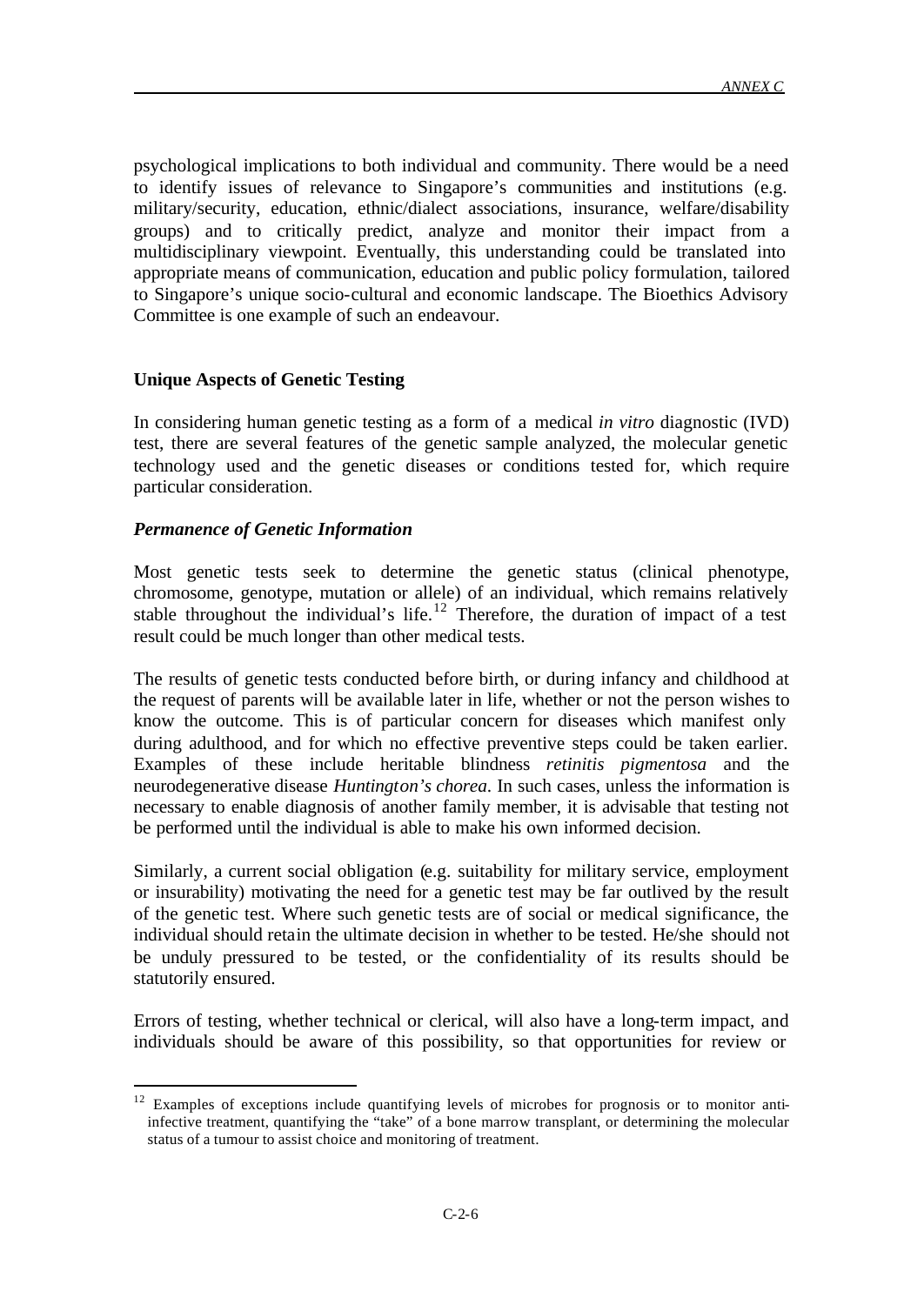retesting are made available. A means of high fidelity, long term storage of the test results and documentation beyond that required medico-legally and which the individual can transfer to subsequent health care providers, would be of benefit. Safeguarding the content, quality and confidentiality of such genetic databases needs to be considered.

### *Pre-symptomatic and Predictive Testing*

l

For most single gene disorders there are few environmental factors or other genetic modifiers involved. Hence genetic tests could be highly predictive. Where they are performed routinely in a healthy population as part of a genetic screening program, or offered to healthy individuals who are at risk due to affected family members, this constitutes pre-symptomatic testing.

Pre-symptomatic predictive testing is offered on the premise that there is some benefit, usually medical, that can be derived from knowing early of the likelihood (or not) of developing disease. This may take the form of more intensive screening (e.g. regular colonoscopies for *familial adenomatous polyposis* or FAP carriers), lifestyle changes (e.g. avoiding particular anti-malarial or antibiotic drugs in *G6PD deficients*) or medical treatment (whether surgical, pharmacological or gene-based therapies).

As the biological functions of many of these disease-causing genes are not yet known, no effective measures can be taken to prevent the onset of some diseases. In these cases, the benefits of testing are largely psychological or social (to allow personal future planning, relief from uncertainty or fulfilment of a patient's wishes). These are important reasons and adequate indications to perform the test. Genetic tests should not be withheld because no effective treatment is currently available. Furthermore, genetic test results would be useful for future gene-based treatments, many undergoing development now. However, there are possible social repercussions such as genetic discrimination or psychological effects of fear, anxiety and depression. Pre-test genetic counselling which is non-directed is particularly necessary for these diseases to avoid misguided expectations on medical intervention, to reduce psychological harm and to inform patients about non-therapeutic choices.  $^{13}$ 

*Huntington's disease is one notable example. Its onset is during the third to fifth decades of life and it is both seriously disabling and progressive. A highly predictive test has been available for the past ten years, and this serves as a model for understanding attitudes about predictive testing. Eighty percent of individuals from families with a history of HD refuse the offer to be tested. They cite as reasons, lack of treatment and fears of insurance discrimination. For those who take the test, there is lessening of anxiety and depression, even among those who tested positive for the disease.* 

<sup>13</sup> Burgess MM. (2001) Beyond consent: ethical and social issues in genetic testing. *Nature Reviews Genetics* 2:147.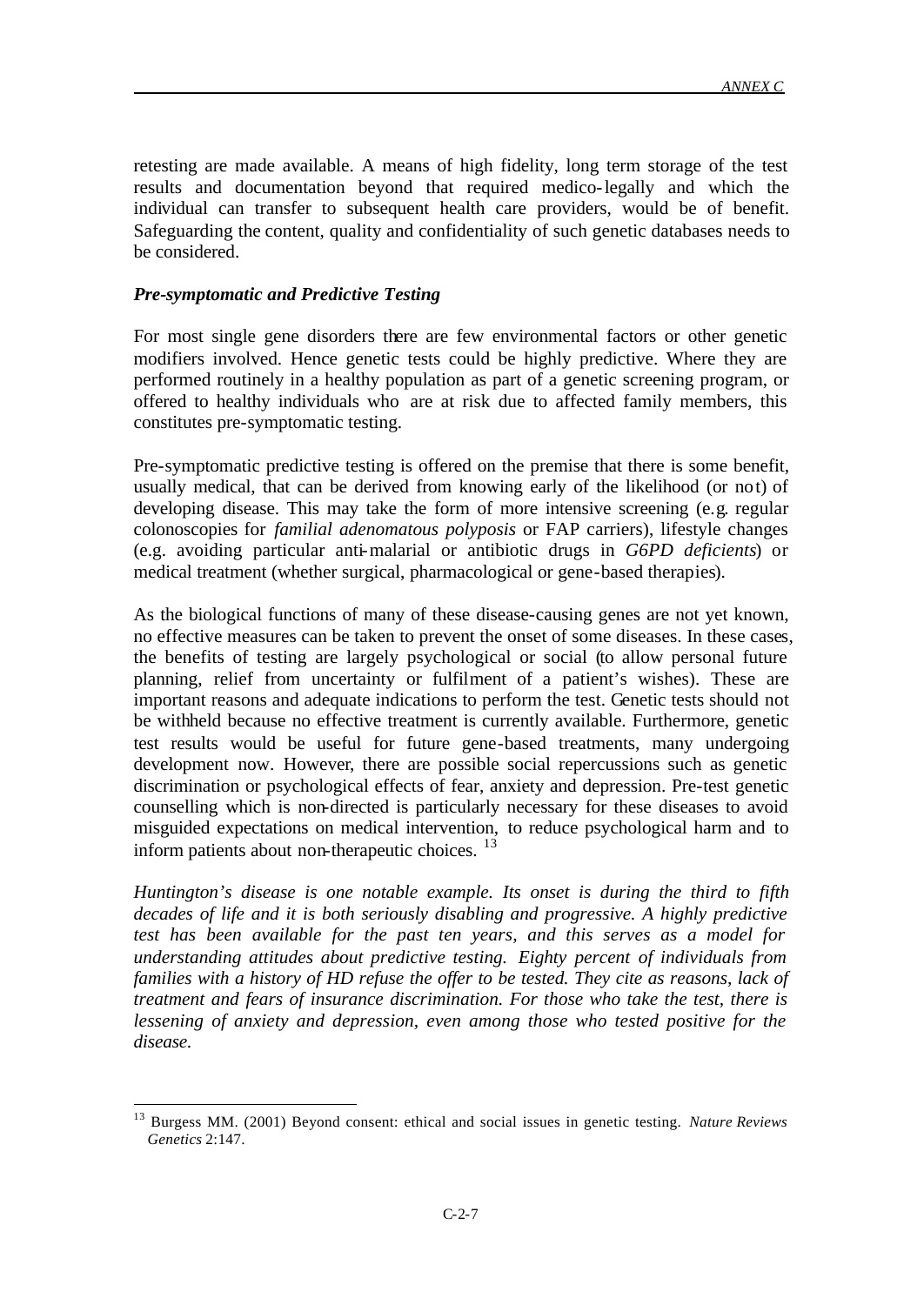The utility of personal genetic information is not as clear for multifactorial diseases, caused by a variable array of interacting genetic and environmental factors.<sup>14</sup> There are multiple genes and alleles that cause risks, some of which are specific to particular populations. A positive test for one allele will only result in a small change in the relative risk, and is of limited clinical usefulness. The validity of these tests and recommended follow-up intervention needs to be established through epidemiological and clinical studies. While such genetic information could direct lifestyle and behavioural modifications such as diet, the limitations of interpreting such tests need to be communicated to the public, especially when such tests are performed outside medical supervision and associated with marketing of health products such as "nutriceuticals" and health supplements.

Hence standards of genetic tests should include not only the accuracy of the test, but where applicable, the validity as it relates to predicting clinical outcome.

### *Information Affecting Others in the Family and Community*

When the gene is not fully identified or when heritability needs to be established, samples from relatives of the patient may be required to establish a diagnosis. In such instances, the patient is motivated to help obtain samples and consent from these relatives.

Uniquely, a person's genetic information can also provide, directly or by association, information on other family members, and those who share, or who are perceived to share a common genetic heritage. A person's test for a mutation can reveal from which parent the mutation was inherited, whether the siblings are likely to inherit it, and whether his/her children could inherit it. Hence harms and benefits are not isolated to the person being tested. Those most affected need to be contacted but this is not always feasible, especially with families that are separated, or when some members insist on their "right not to know".

The effects of genetic testing could extend beyond the family to whole communities that are small, homogeneous and which share a common genetic heritage. Inbred populations (such as native indigenous people groups) are useful for research in that they allow easier elucidation of risk alleles and genes. There is a potential risk that the entire ethnic group may be stigmatized as being genetically defective. Some form of collective authorization (by leaders or community representatives) in addition to individual consent is usually sought, and some benefits of research are returned to the community.

In fact, individualized ideas about autonomy and informed consent are part of the culture of bioethics in western societies. Resorting to the individual to assess net benefit in the face of ambiguity is a feature of liberal political philosophy. For genetic tests

<sup>14</sup> International Congress of Genetics Report. (2003) The limits of predictive medicine. *BioMedNet http://www.biomednet.com*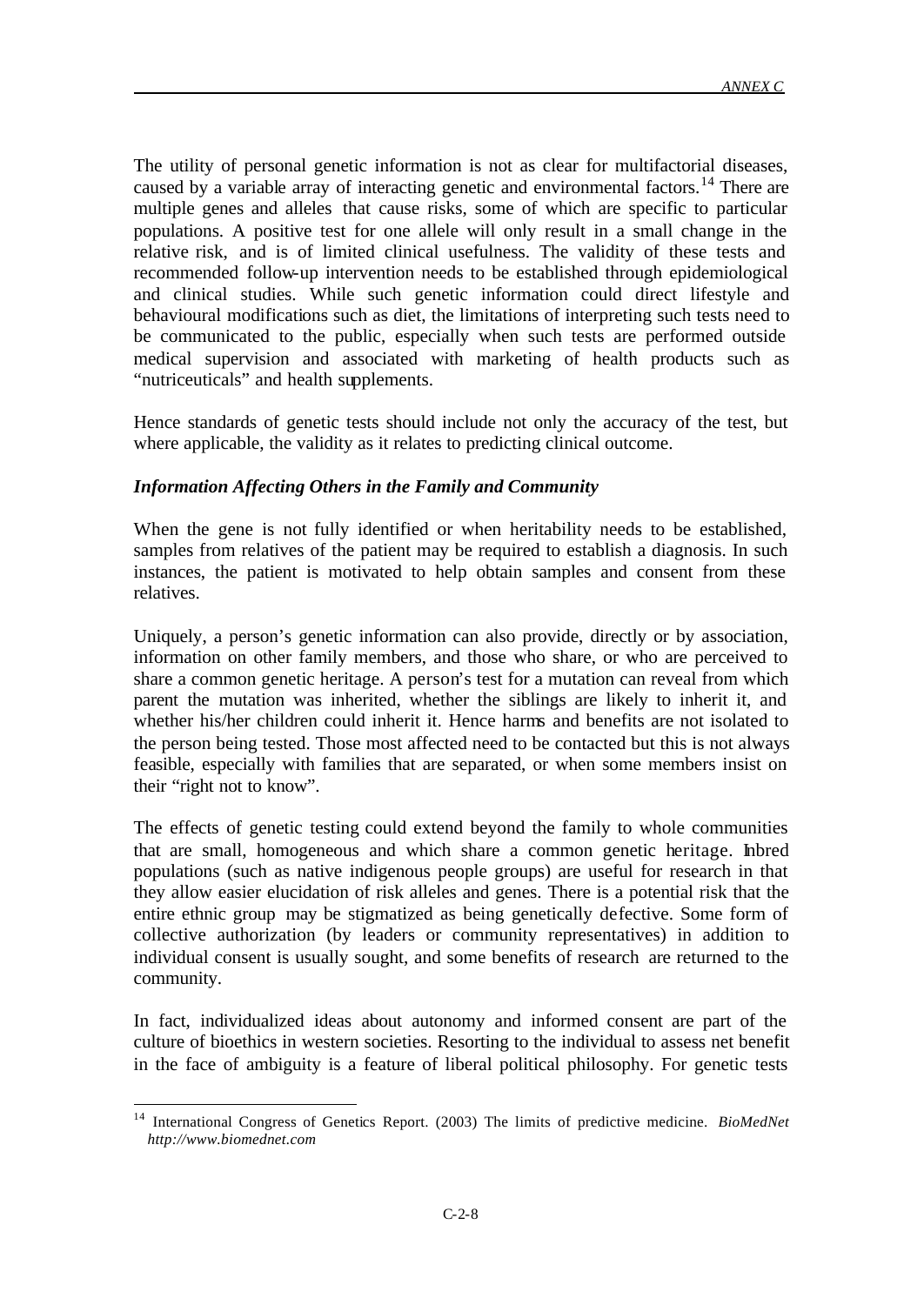where the technical and social issues are complex, it may be inappropriate to place the bulk of responsibility on the individual consumer ("caveat emptor"). There may be other models, such as an obligation on the government, scientific community and commercial producers to share information, decisions and collective responsibility. These may be worthy of consideration in Singapore's cultural, demographic and historical contexts. Additionally, there may be a spectrum of models needed to account for our pluralistic multicultural background. Social research is needed to explicitly determine what these alternative models are.<sup>15</sup>

# *Medical Interventions or Lack Thereof*

l

For most genetic disorders, an effective permanent treatment is the exception rather than the rule. As many of the single gene disorders which are tested for are rare, specific treatments are still undergoing development (such as gene therapy), or is only available in an experimental setting or is costly.

There may be some lifestyle changes that may help in delaying the onset of disease or retarding its progression, but their effectiveness may not have been scientifically established. This is particularly so for complex disorders attributable to a multitude of risk factors that vary between populations, families and individuals. The effect of a single factor  $(e.g.$  allele) is likely to be small in most people. However, as these disorders are common and constitute a potentially large consumer market, there is a danger that commercial interests could exploit fears and desires of the public in offering alternative or over-the-counter tests and "therapies" whose efficacy has not been adequately demonstrated. Genetic testing services coupled with dietary supplement products are already being marketed (see below).

For many severe genetic disorders, preventing the birth of an affected baby is the main approach used, through pre-conception counselling and family planning, *in vitro* fertilization and pre-implantation diagnosis, or antenatal testing and abortion of pregnancy. In the settings of pre-implantation and antenatal diagnosis, the clinical procedures are tightly linked to the genetic testing, and hence the ethical considerations cannot be easily separated. The bioethical considerations of genetic testing should therefore be expanded to include the interventions that its results will direct.

*For instance while determining the gender of a foetus can be regarded as a right to personal information and abortion on demand is a legal right in Singapore, aborting a foetus because of its sex is widely regarded as unethical medical practice. The future availability of new non-invasive and low risk methods of antenatal testing (such as using maternal blood or samples) may increase the risk of such abuse. It would be technically feasible to test for cosmetic and behavioural traits such as hair/eye colour in future. There may be a need to review existing legislation on procedures related to genetic testing.*

<sup>15</sup> Burgess MM. (2001) Beyond consent: ethical and social issues in genetic testing. *Nature Reviews Genetics* 2:147.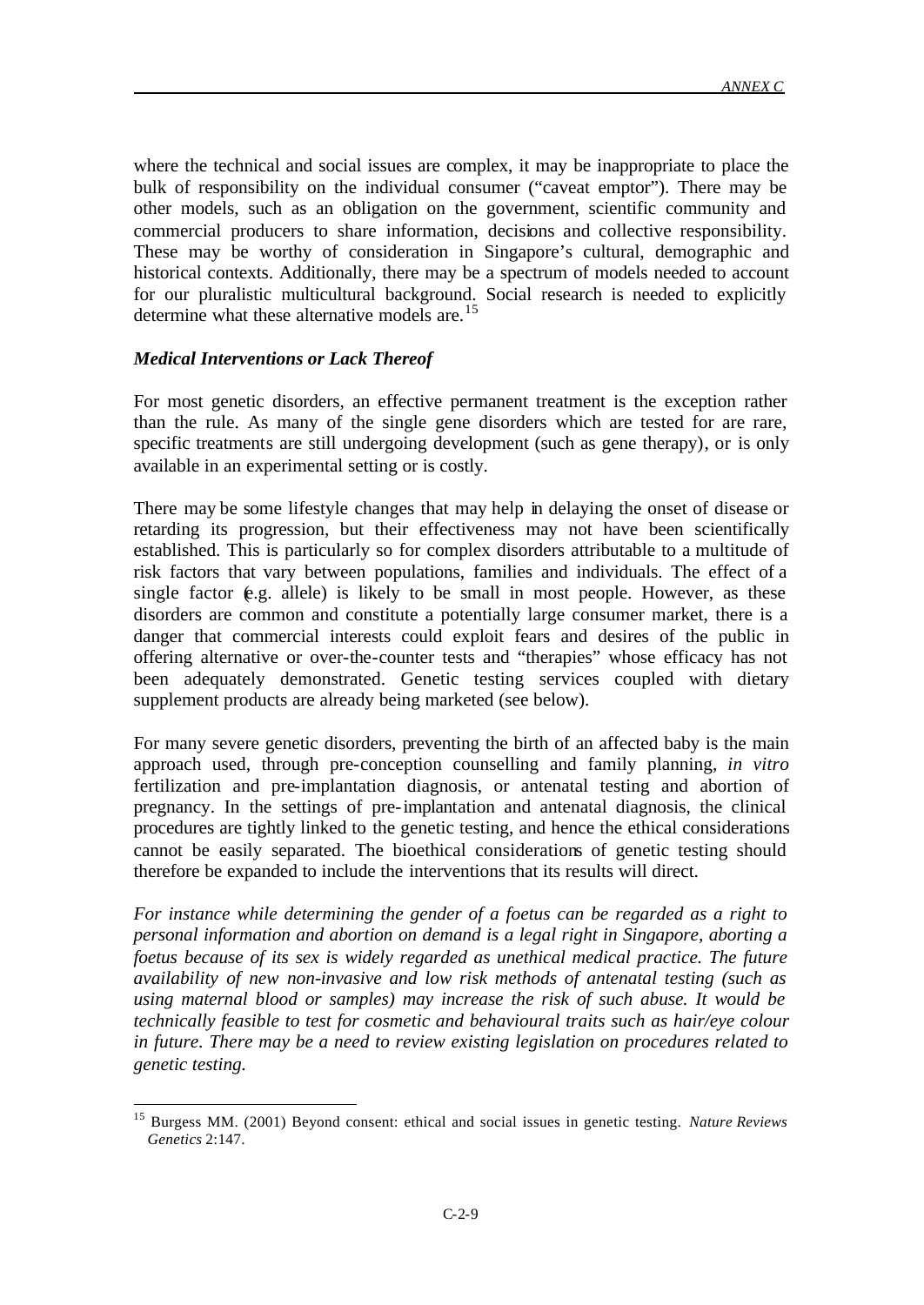Protocols and standards for genetic tests should not target merely the provision of accurate genetic information, but should ensure that it is properly interpreted, often with other non-genetic lab findings or clinical assessments, and followed up by the appropriate intervention.

### *Rapid Development and Multitude of Tests, Formats and Technologies*

Genetic tests for almost 1000 diseases are currently available  $16$ . This number is expected to grow rapidly, with the large scale identification of common genetic variants which could account for inter-individual differences in disease susceptibility, innate traits and behaviour, or ancestral background. <sup>17</sup> Genetic tests of the future could involve testing for panels of these variants for a range of traits and disease predispositions. The types and combinations of tests, as well as the reasons for which they are requested will increase.

The technology for analyzing genetic mutations and variants is also varied and is evolving rapidly. Many genetic tests have been developed in research laboratories specifically interested in a particular disease and with specialist expertise, and who offer it on a limited "for research purposes only" status. Consequently, a wide range of in-house instrumentation and "home brews" are used for assays. Many of these are provided to labs as "analyte specific reagents" for which manufacturers have less responsibility to the patient, and such reagents are less tightly regulated than whole kits or services. Current methods (e.g. DNA chips) allow largely automated analysis of large numbers of variants and samples simultaneously. Samples for genetic analysis can now be easily collected (e.g. mouth swabs) and transported by mail, so genetic test service providers are not restricted geographically.

Despite such heterogeneity in assays, technologies and lab settings, there have been some attempts at quality assurance.  $^{18}$  So far, other countries (e.g. USA, UK) and regions (e.g. Europe) have approached this with voluntary regulation and, to a lesser extent, legislation. A variety of lab accreditation schemes assess the staff expertise, management and operational procedures of labs. Individual genetic assays are evaluated through voluntary participation in performing tests on samples circulated between labs. The types of assays and scope of assessment, however, vary between countries due to differences in diseases/mutations and referral systems.

<sup>&</sup>lt;sup>16</sup> Genetic tests for 997 diseases have been listed, of which 644 were offered clinically and 353 were research only. University of Washington (2003) GeneTests website accessed on 31 Jul 03. http://www.geneclinics.org/

<sup>&</sup>lt;sup>17</sup> Single nucleotide polymorphisms (SNP) are a form of variant, common in the genome, differing from individual to individual. They may be responsible for susceptibility or resistance to disease, and also for variation in human traits such as height, skin colour, etc. More than 3 million of such human SNP have been identified.

<sup>&</sup>lt;sup>18</sup> Dequeker E, Ramsden S, Grody WW, Stenzel TT, Barton DE. (2001) Quality control in molecular genetic testing. *Nature Reviews Genetics* 2:717-23.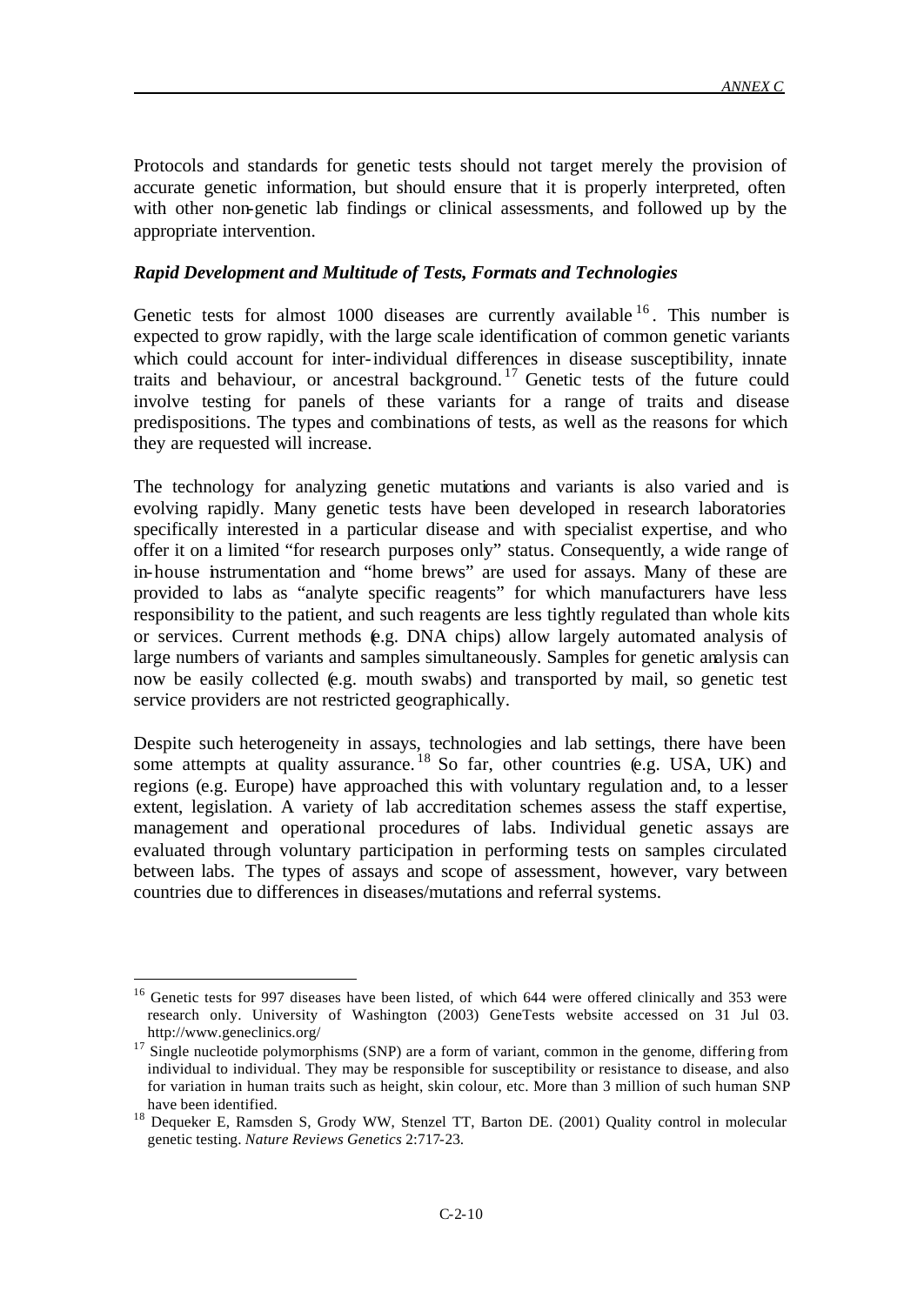It is also increasingly being recognized that ensuring that the lab test is performed accurately is insufficient. Due emphasis is now being placed on how referrals are administratively handled (as clerical mistakes are a major source of error) and, importantly, how the results are interpreted and communicated. Similarly the development process through which a new assay is validated, approved and introduced is important given the large numbers of new tests that will enter the market. As the clinical utility of a test will grow when more test results and outcomes are available, it is also useful to monitor periodically the uptake, cumulative results and experience of genetic tests after they have been introduced (akin to the post-release surveillance for drugs).

With the large numbers of tests made available only recently, it is difficult for nongenetic specialists in the health care professions to keep apace with developments in genetics relevant to their clinical disciplines and the impact of these discoveries on patient management. One survey had shown that many medical practitioners were unable to provide proper genetic counselling or to interpret results correctly.<sup>19</sup> There is a need to propagate an understanding of gene-based medicine to the nursing and medical professions.

### *Genetic Discrimination - Insurability and Employability*

Discrimination of access to employment and insurance is a real threat of genetic testing, and has been discussed extensively. These aspects are well summarized in the following three paragraphs quoted from the World Health's Organization 2002 report.<sup>20</sup>

Medical Insurance: "Rating health insurance by health risks, whether based on genetic or other factors, has the intended, though from the standpoint of the social purpose of health insurance, perverse effect of making it more difficult, or even impossible, for individuals to obtain health insurance who may need it the most".

Life Insurance: "While individuals who learn that they have a serious genetic health risk should not be deprived of health insurance, they should not be able to amass large amounts of life insurance on the basis of serious health risks of which they, but not their life insurer, are aware."

*In 2000, the UK government permitted the use of genetic test data for insurance purposes, for a single-gene disease for which a highly predictive pre-symptomatic test was available. Policy holders were not required to take the test for Huntington's Disease, but were required to disclose the result if they had been tested before.<sup>21</sup>*

<sup>&</sup>lt;sup>19</sup> In a survey of 177 patients tested for the colon cancer gene APC, 32% of physicians misinterpreted the test results. Giardiello FM. (1997) The use and interpretation of commercial APC gene testing for familial adenomatous polyposis. *N Engl J Med.* 20;336(12):823-7.

<sup>20</sup> World Health Organization. (2002) Genomics and world health. *Report of the Advisory Committee on Health Research.* http://www3.who.int/whosis/genomics/genomics\_report.cfm

<sup>21</sup> Dickson D. (2000) UK insurers allowed to use genetic tests. *Nature Medicine* 6:1199.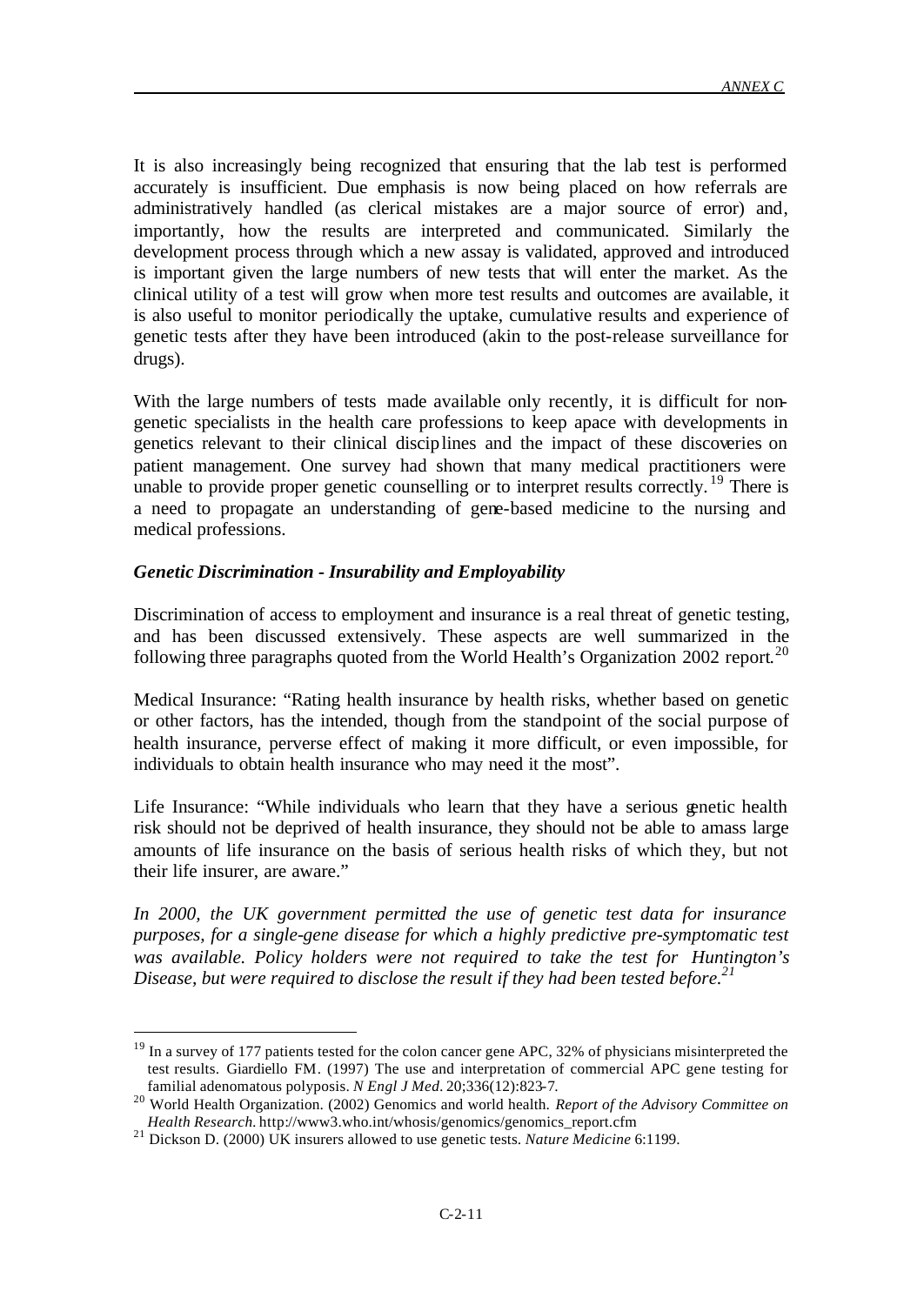Employment: "Current health problems that would prevent a person from carrying out the duties of employment, even when employers have made reasonable accommodations for illness or disabilities, can justifiably be used in employment decisions. But genetic conditions that constitute risks for future health problems should not be used to bar otherwise qualified people from employment."

There is an ongoing need to monitor and investigate instances of genetic discrimination involving conditions for which genetic tests are available.<sup>22</sup>

#### **Particular Aspects of Relevance to Singapore**

l

#### *Genetic Diseases, Traits and Environmental Factors*

Not surprisingly, the single-gene disorders prevalent in Singapore differ from those in other non-Asian populations. Thalassaemias, other inherited blood disorders and G6PD deficiency are more common here, while cystic fibrosis, haemophilia and colour blindness are more common in Caucasian populations. The specific mutations involved also differ in frequency between populations and ethnic groups, and there is an added possibility that the same mutation may present different risks due to other modifier genes that are not tested for.

The list of important causes of death in Singapore is generally similar to those in other developed societies, with common complex diseases prevailing: heart disease, strokes, cancers. However, the role of specific genetic factors varies between our Asian populations and those of predominant Caucasian western societies, both in terms of relative contributions and risk genotypes. Furthermore, gene-environment interactions serve to complicate the relationship between genotype and phenotype (disease or trait), making prediction imprecise at this time. For instance, how the body's ability to handle drugs affects cancer risk is confounded by exposure to dietary factors and smoking. Molecular epidemiological studies and clinical trials need to be performed in our population (or one similar to it) to validate genetic tests for susceptibility to these common diseases.

Susceptibility and immunity to infections is of public health importance here because of, firstly, our geographical location in a tropical region endemic with vectors and animal hosts, and secondly, our exposure to international human traffic, and thirdly, recently heightened risks of urban societies to bioterrorism. The recent Nipah and SARS outbreaks were largely confined to our Malaysia-Singapore and Asia, respectively, while hepatitis B, dengue, malaria and melioidosis continue to be endemic regionally. Such diseases attract proportionately less research and commercial interest than other diseases such as AIDS.

<sup>22</sup> Otlowski MF, Taylor SD, Barlow-Stewart KK. (2003) Genetic discrimination: too few data. *European J Hum Genet.* 11:1-2.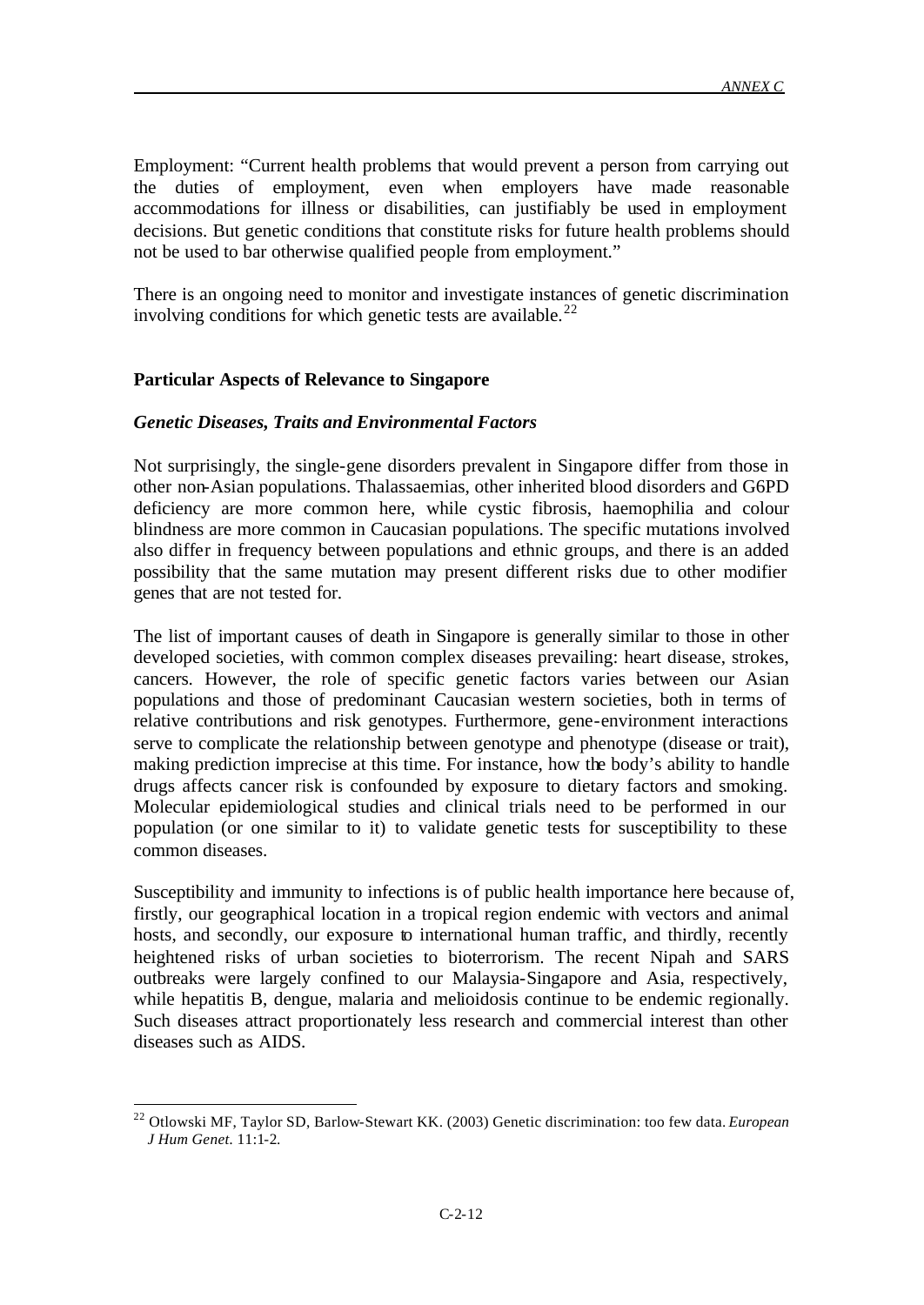These population-based differences have several consequences for genetic testing:

- i. There may be less scientific understanding of diseases common here. Clinical and laboratory expertise for these diseases may be more limited. Reagents, standardized protocols or kits may not be available, or at relatively high cost.
- ii. Accreditation and external quality assurance schemes in US and Europe may not cover these tests.  $2\overline{3}$  The type of mutations tested for could also differ.
- iii. Predictability and clinical utility for these tests may not have been established adequately in the local context.
- iv. Tests for diseases common in Caucasian populations may also not be available here because the low test volumes may not justify setting up of tests.

# *Provision of Genetic Services*

l

There is substantial basic genetics/genomics research performed in local institutes, and some genetic services are provided in clinical departments primarily in the restructured hospitals. However, Singapore currently lacks a university or academic department of human genetics, and there are no local training schemes for medical geneticists, genetic counsellors or genetic nurses. The number of experienced or professionally qualified clinical geneticists or clinical scientists is also few. Many labs offering genetic tests are R&D labs with specialist expertise and interests in specific diseases, and have developed a patient/test referral base in the region and beyond. By and large, they are few in number. Overall, it is estimated that a small proportion of all genetic tests are available locally.

In view of the current state of development of medical genetics in Singapore, it is suggested that:

- i. Current levels of manpower training and locally residing expertise prevents sufficient specialization or scope required for provision of high quality genetic services, and therefore need to be improved.
- ii. Some form of quality assurance of tests, labs and services is required both as an impetus to improve standards as well as to ensure good medical care. There are currently insufficient labs and experts to allow a locally developed and administered accreditation system. Standards could be adopted from a variety of overseas accreditation systems of comparable merit, bearing in mind differences in training, diseases and legislation.
- iii. The continued scarcity of local genetic services could drive local patients and referring physicians to use overseas services or could drive foreign

 $^{23}$  Guidelines have been developed for most diseases prevalent in Caucasian populations. As an example the most common severe single gene disorder there is cystic fibrosis and many countries including UK, Europe and US have technical guidelines: American Co llege of Medical Geneticists. (2001) Laboratory Standards and Guidelines for Population-based Cystic Fibrosis Carrier Screening *Genetics in Medicine*, March/April 2001 3: 149-154.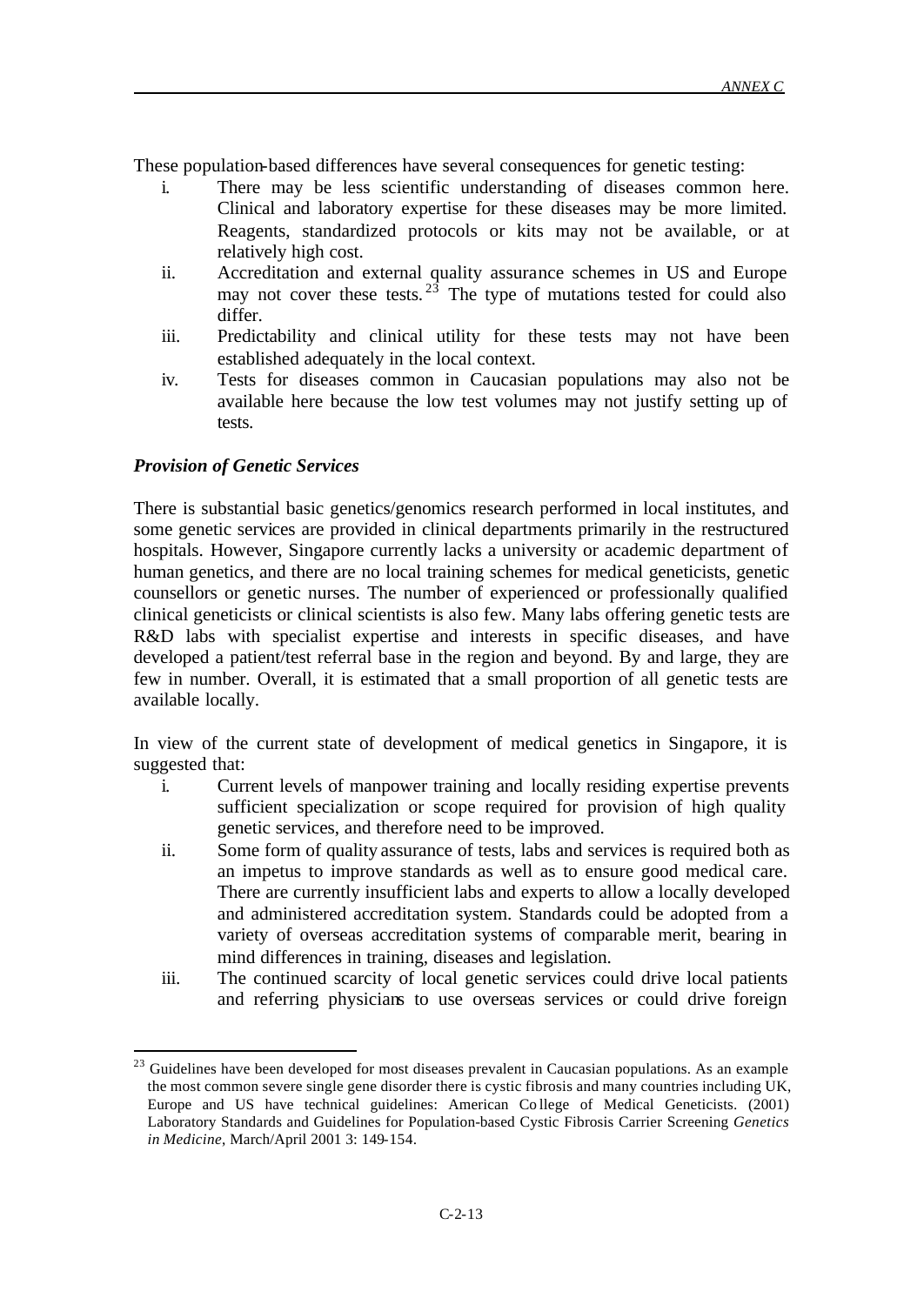companies to market directly to the Singapore consumer. Regulation of access to such offshore services needs to be considered.

*The UK Human Genetics Commission is proposing statutory regulation of genetic tests such that tests for serious illnesses such as Huntington's disease will be available only by "prescription only". Other tests for paternity or genealogy may be less stringently regulated and could be available over the counter.<sup>24</sup>*

# *Economic Issues*

l

The Singapore government is involved in a drive to establish a biotechnology and life science industry. While the local market is small, products have a potentially large worldwide market. Hence the local healthcare environment is seen as a possible test bed for validating new ideas and products. From the industry point of view, this environment should be similar to that of the major markets, such as US and European Union. It is useful to homogenize our business and health care environments and regulations with that of the Western economies. The establishment and regulation of ethical and technical standards should therefore not be seen as inhibitory to enterprise.

Outpatient medical costs, including laboratory investigations, are most often directly borne by individuals. As reimbursement for genetic tests is not made by commercial bodies such as medical insurance companies and healthcare management organizations, the consumer lacks the technical competence to decide whether a genetic test/treatment is warranted and whether it is performed satisfactorily. There is therefore a greater need to regulate and oversee the service provider (i.e. either referring physician or genetic laboratory). This can be done through a combination of voluntary self-regulation (peer review, accreditation and quality control by professional bodies) and statutory regulation (governmental certification and licensing).

The role of genetic testing is primarily preventive health – to avoid births of individuals of high genetic risk (through family planning), to prevent or delay development of disease (prophylaxis), or to prevent disease progression or complications. Conventional healthcare providers, particularly commercial enterprises, are therefore seldom motivated to participate in such efforts unless the genetic services are themselves profitable or if products can subsequently be sold (neither of which as we have seen is desirable without careful regulation). It therefore rests with governmental agencies with an interest in promoting overall health to spearhead development of such services or facilitate their growth.

From a public health perspective, ensuring fair and uniform access to genetic services is a means to prevent large disparities in health. The cost of a genetic test needs to be limited to an affordable level, or the means to meet those costs needs to be provided. This applies not only to the genetic test and counselling, but also to therapies and associated social implications such as medical insurance premiums (see below). While

<sup>24</sup> Mitchell P. (2003) UK to regulate 'serious' genetic tests. *Nature Medicine* 9:250.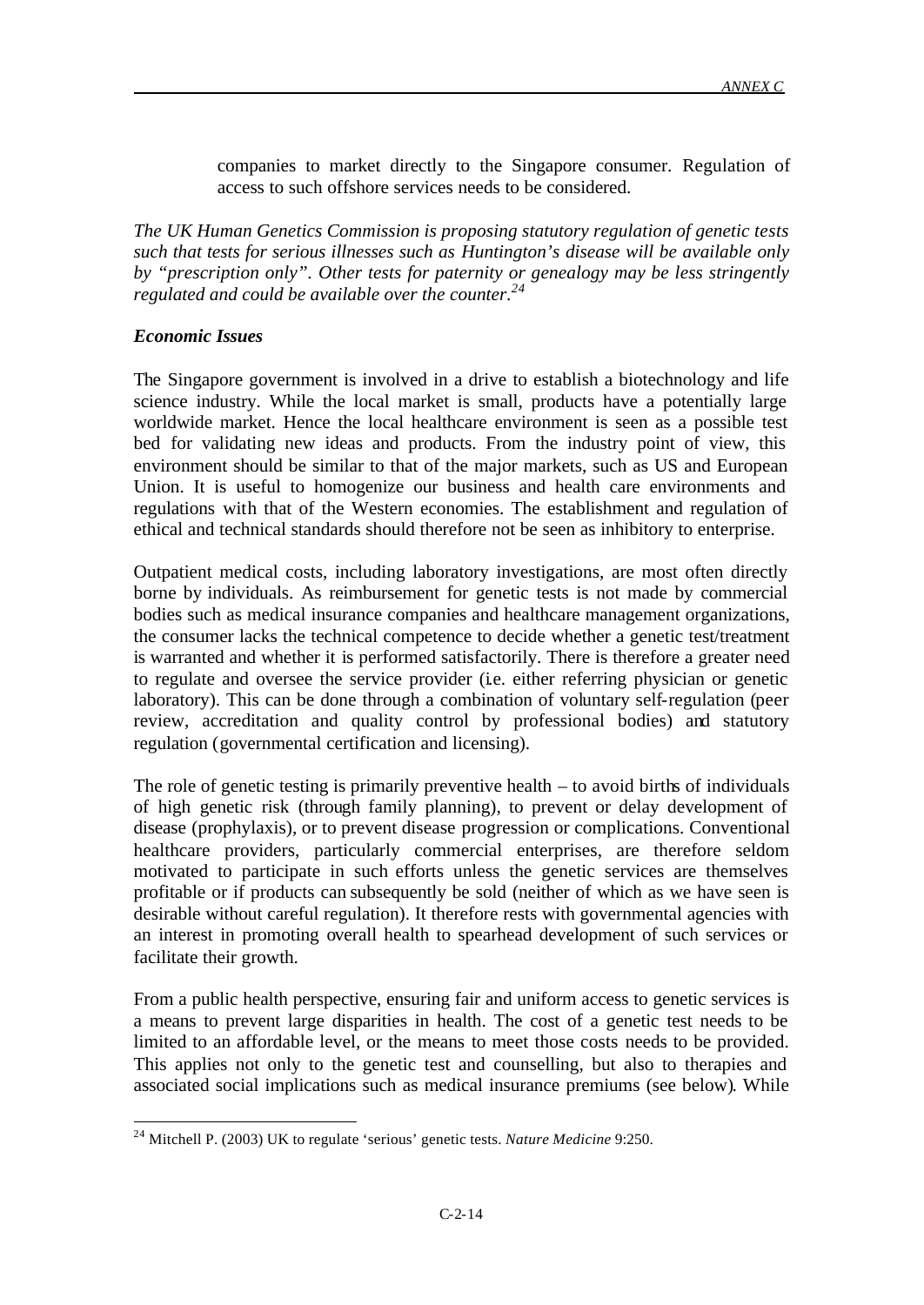a deregulated free market approach to genetic testing could be the best way to bring about cost-effective services, certain aspects such as cost/access, standards and ethics need oversight. It should be apparent that one has little say in what comprises one's own genetic constitution and can therefore hardly be held responsible for the effects of his genes. $25$ 

One area where the goals of public health and industry appear to have competing goals is the patenting of gene sequences and their assays. The protection of intellectual property is a cornerstone in high technological industries. It has been argued that enforcing the rights of holders and licensees of gene test patents will result in more private sector funds for identifying disease genes, deve loping assay methods and making them commercially available. However, it has also been shown that patenting delays publication of discoveries, inhibits further research into improved methods or clinical interpretation, and increases overall costs. <sup>26</sup> The refinement of patent requirements for gene sequences to more explicitly include evidence of inventiveness and utility will help prevent restrictive licensing and monopolization of clinical testing services.

### *Local Attitudes and Knowledge of Genetic Medicine*

l

Unlike Europe or the USA, Singapore was not exposed to the persuasive arguments of the eugenics movement of the 1920s to 1930s, which were extrapolated by Nazi Germany to justify its genocidal atrocities of the Second World War. The Singaporean population at large is therefore not likely to be aware or conversant with the history and ethical issues relating to testing for genetic diseases and condition. The Abortion Act of 1975 mandates a woman's right for abortion on demand, and a utilitarian approach might best describe public attitudes towards the prevention of congenital abnormalities and serious disease.

This is coupled with a general lack of knowledge or education in the biomedical sciences. Recently the mass media's portrayal of major scientific advances relating to genes, genetics and the human genome have increased awareness of the career and medical opportunities in the life sciences, but not necessarily public knowledge. As genetics is complex subject even in the medical profession, there is potential for misinformation (whether intended or not), for over-expectation and for exploitation. Pre-test genetic counselling and education for the patient becomes all the more important, especially if patients are required to be informed before they give consent for testing. Genetic counsellors will need to explain the reason and results of a test, the options available, and the implications of the results. This has to be performed in

 $25$  This is not intended to spark a debate on genetic or biological determinism. There has been excessive misinformation in the media on attributing a genetic basis to many human behaviours and failings. Scientific research has currently little to say on such matters. However the clear role of genetic factors in single-gene disorders is beyond contention. The argument that society should reduce the stakes of "genetic lottery" applies primarily to serious genetic conditions.

<sup>26</sup> Merz JF, Kriss AG, Leonard DGB, Cho MK. (2002) Diagnostic testing fails the test. *Nature* 415:577- 579.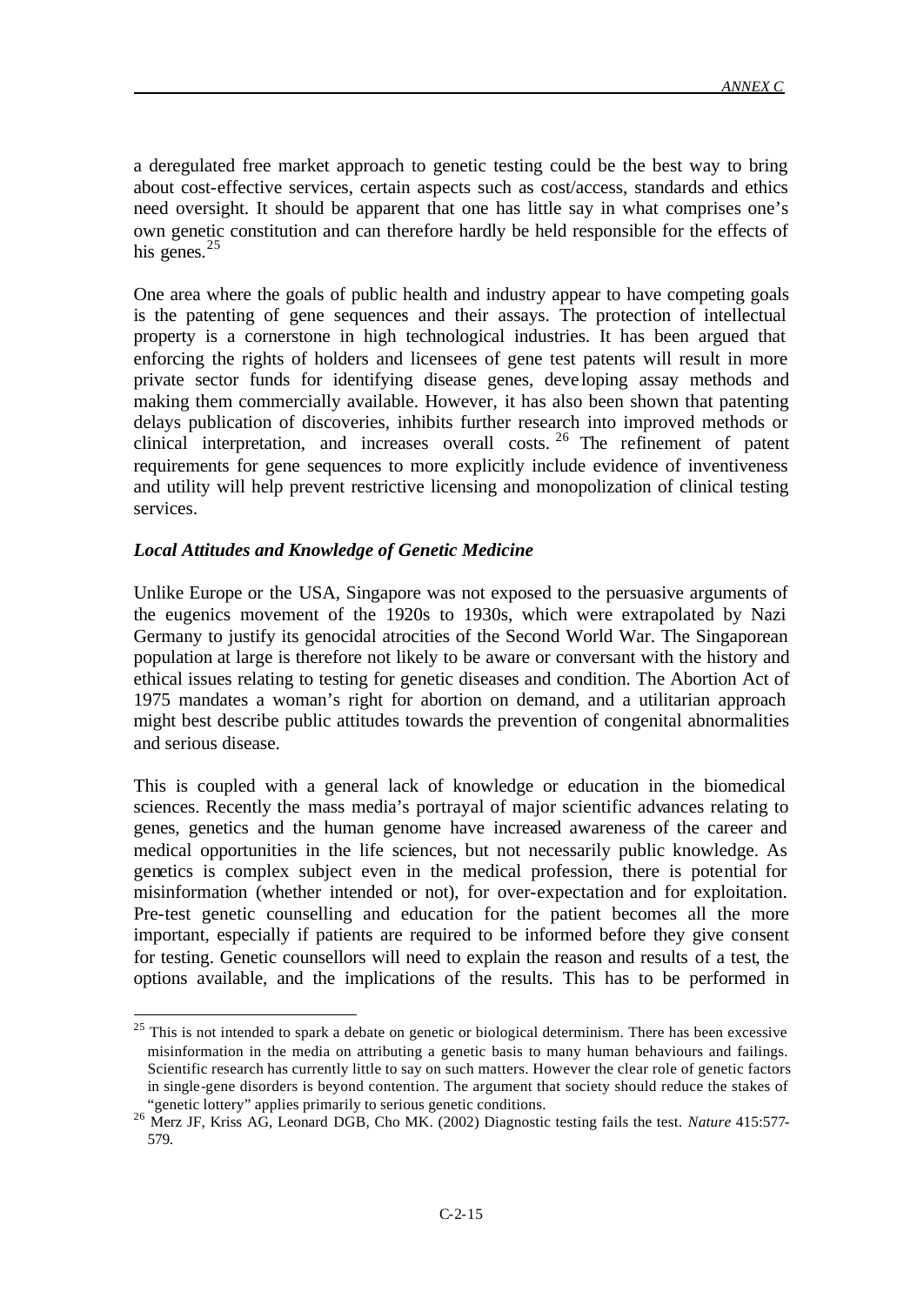various languages, in various social and religious contexts, and at varying educational levels. This therefore makes direct-to-consumer marketing in the absence of face-toface professional advice hard to justify.

### *International Availability of Tests*

l

As the biotechnology sector seeks to productize and realize investments, some tests are being marketed directly to consumers, with or without medical oversight or consultation. Tests for non-disabling and common diseases are particularly being sold by mail, through the media or internet. Advertisements for genetic tests are appearing in the print media. $^{27}$  The web in particular presents a global marketplace for healthcare services such as genetic testing that are not equally accessible due to regulations or availability. <sup>28</sup> As genetic testing conveys complex information, does not undergo premarket review, and is of variable clinical utility, direct advertising to the consumer is likely to mis-communicate or even manipulate consumer behaviour.

|  | Table 2 Some genetic tests marketed direct-to-consumer on the internet <sup>29</sup> |  |
|--|--------------------------------------------------------------------------------------|--|
|  |                                                                                      |  |

| Country          | Name                 | Website                                                            | Tests/Remarks                        |  |  |
|------------------|----------------------|--------------------------------------------------------------------|--------------------------------------|--|--|
| UK               | Sciona               | http://www.sciona.com                                              | Nutrition, Drug, Alcohol             |  |  |
| US               | <b>Great Smokies</b> | http://www.gsdl.com                                                | CVS disease, Osteoporosis, Immunity, |  |  |
| Detoxification   |                      |                                                                    |                                      |  |  |
| US               |                      | NuGenix, GeneLink http://www.bankdna.com<br>http://www.nugenix.com | Nutrition, CVS, various              |  |  |
| Canada, US Servx |                      | http://www.signaturegenetics.com                                   | Drug, Nutrition, Lifestyle           |  |  |
| US               | DocBlum              | http://www.docbluminc.com                                          | "Reward deficiency syndrome"         |  |  |

That such poorly scrutinized tests of doubtful public health value are easily available has been argued as suggesting the voluntary regulation in countries as the UK is inadequate and that statutory regulation is needed. There is also a wide range of regulatory environments, health care services and genetic testing practices between countries, and homogenization of standards is realistically unlikely.<sup>30</sup>

*The case of a couple, who underwent pre-implantation diagnosis to give birth to a child selected to be tissue-compatible with an older sibling, was widely reported recently. 31 The older sibling was suffering from a rare genetic disease treatable by stem cell therapy. The couple lived in the UK, where such genetic selection was banned, but had their procedure performed in the US.*

<sup>&</sup>lt;sup>27</sup> Gollust SE, Hull SC, Wilfond BSW. (2002) Limitations of Direct-to-Consumer Advertising for Clinical Genetic Testing. *JAMA.* 288:1762-1767.

<sup>&</sup>lt;sup>28</sup> Williams-Jones, B. 2003. Where There's a Web, There's a Way: Commercial Genetic Testing and the Internet. *Community Genetics* 6(1) 46-57.

<sup>&</sup>lt;sup>29</sup> Barrett S, Hall H. (2003) Dubious genetic testing. *Quackwatch website accessed on 30 Jul 03* http://www.quackwatch.org/01QuackeryRelatedTopics/Tests/genomics.html A longer list compiled in 2000/1 can be found in the preceding reference.

<sup>30</sup> Cox SM, Faucett WA, Chen B, Dequeker E, Boone DJ, McGovern MM, and Lubin IM (2003) International Genetic Testing. *Genetics in Medicine* 5(3):176-182.

<sup>31</sup> BBC. (2003) Designer baby born to UK couple. *BBC News 19 June 2003* http://news.bbc.co.uk/1/ hi/uk/3002610.stm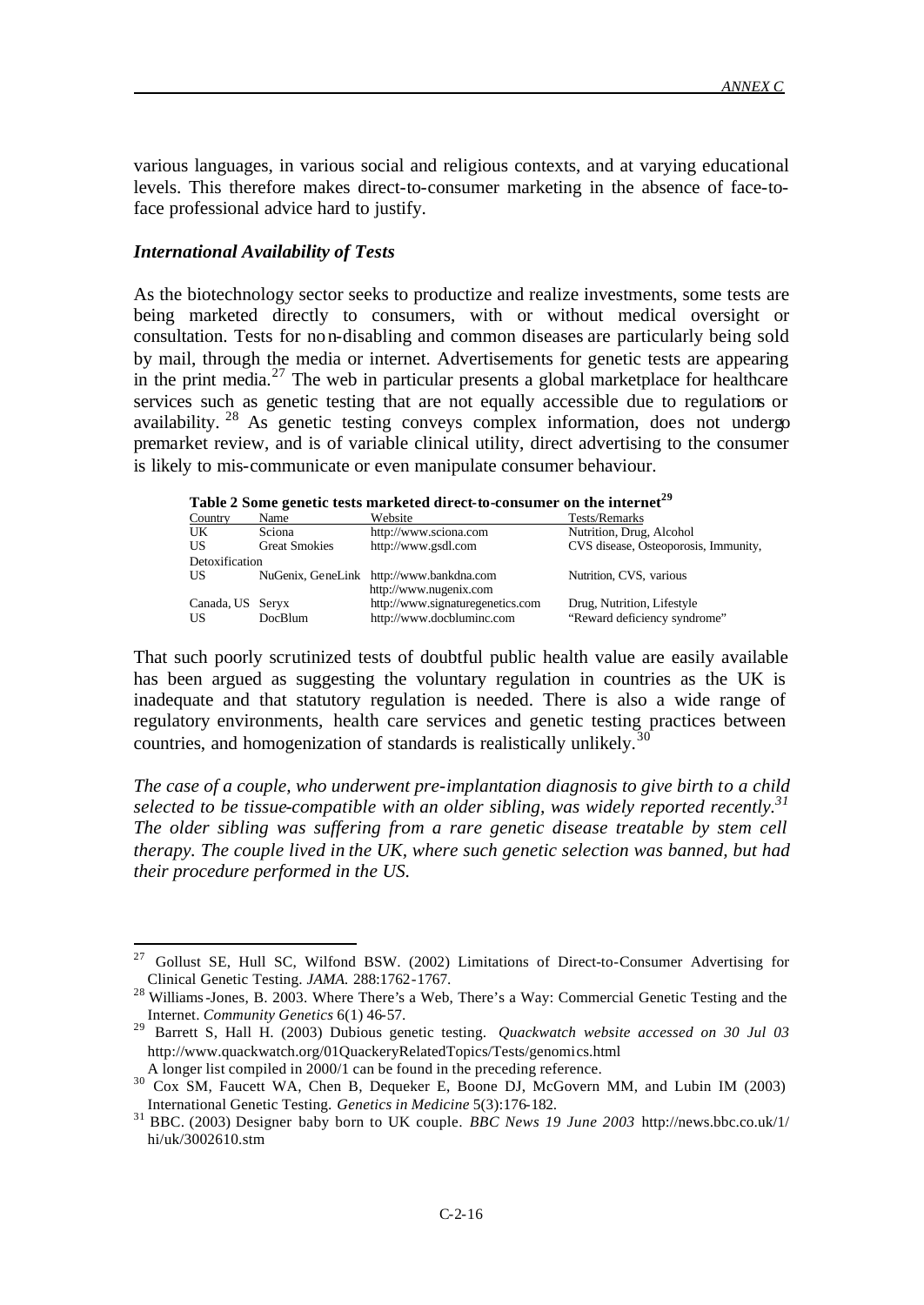Enforceable guidelines and regulations, given the worldwide market of suppliers as well as heterogeneous regulatory environments, are needed.

### **Suggestions and Recommendations**

## *General*

Human genetic testing is a component of medical diagnosis and treatment. Like other medical technologies, it is a new and sophisticated science in which there are still gaps in knowledge that prevent widespread application. Indeed, many aspects of the mechanisms, diagnosis and treatment for genetic diseases are being scientifically researched or clinically trialled. Understanding of the wider societal and ethical implications lags behind further. The risks of premature or inappropriate use of genetics to both the individual and to community (epitomized by the eugenics movement) are well documented. On the other hand, there are models in related areas of medical ethics and bioethics (such as medical technology, human experimentation) that can be used to frame and discuss issues. There are also existing regulatory frameworks (professional and legislative) that could be extended to include issues surrounding genetic medicine.

However, recent reports on purported human cloning and genetic selection of newborn suggest that some people will not wait for important gaps in scientific knowledge and ethical understanding to be filled. In addition, the involvement of private funding and commercial interests, the general lack of public knowledge and the availability of genetic services across borders will make the problem urgent and difficult to control. There will be, in particular, commercial pressure to move genetics from the laboratory to the shop shelf at a pace that may compromise quality and safety standards, and hence consumer interests.

Ethical, social and policy considerations cannot be divorced from the scientific and technological ones. The provision of safe and responsible genetic testing to the public is ensured as much by control regulations and competent professional training as by locally relevant epidemiological data and psychosocial insights. Therefore a range of suggestions are listed below:

# *Local Research and Data*

- There are some aspects of genetic testing unique to Singapore's local population, health care setting and socio-cultural context, for which information is needed. While some emphasis and resources are being committed to scientific research, scholarly consideration of the larger ethical and social issues is lacking.
- Research is needed in these areas, among others:
	- o Laboratory analysis of mutations/polymorphisms prevalent in local population
	- o Molecular epidemiology of genetic variants in Asian populations, environmental interactions and disease outcomes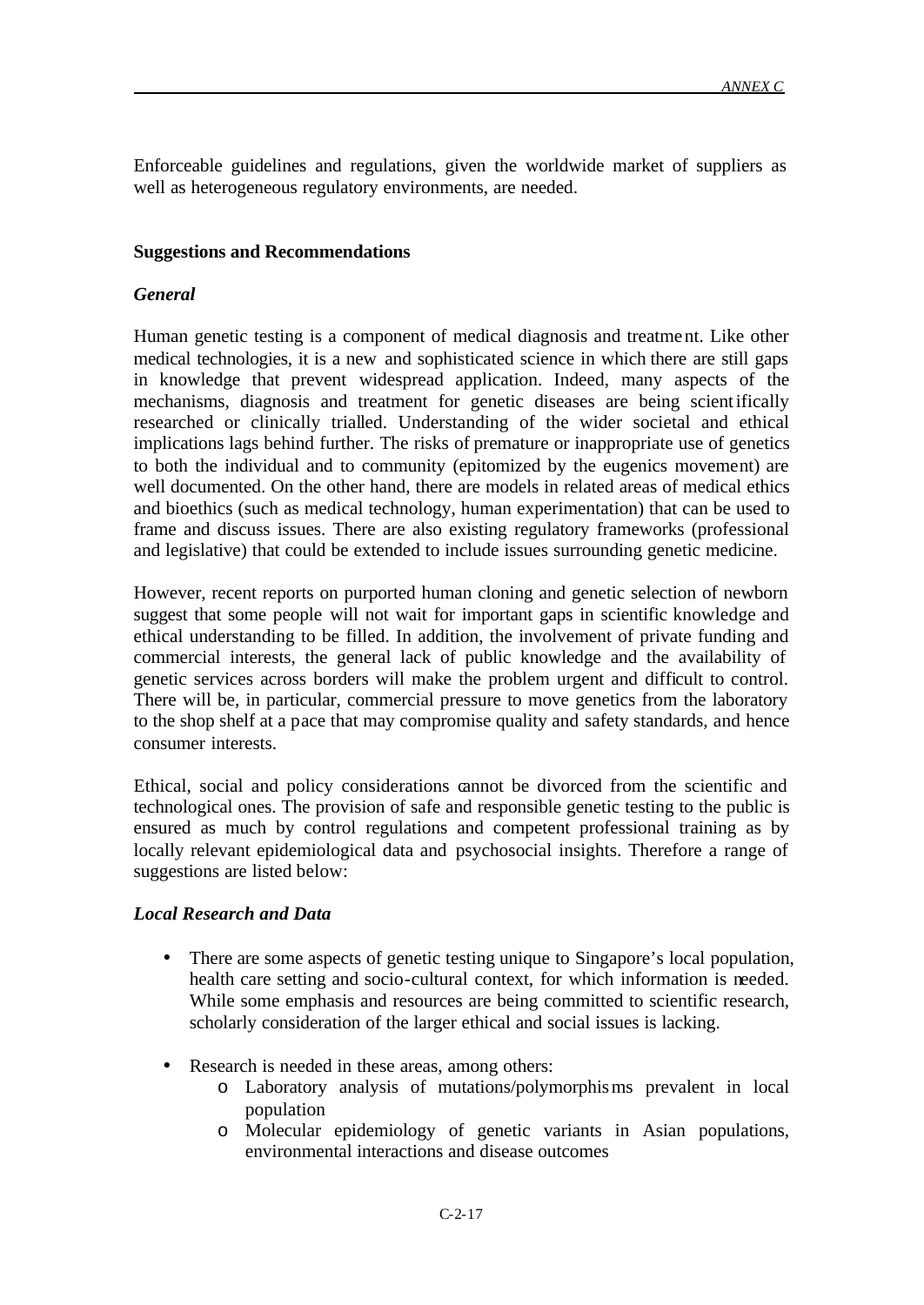- o Clinical trials to establish clinical utility and incorporate genetic tests into clinical guidelines of practice
- o Health economic and policy analysis of preventive genetic testing, community genetic services, commercial providers
- o Cost-benefit analysis of specific genetic tests for population screening and high risk individuals
- o Psychological and sociological research attitudes towards heritable diseases, healthcare costs and regulation of medical care
- o Genetic determinants of ethnicity and race, and of other traits ascribed to racial differences
- There are insufficient local scientists and academics addressing the above issues. A network of local researchers in universities, research institutes, and thinktanks should be formed, facilitated by funding of good quality research projects of local relevance and opportunities at local conferences/meetings hosted to discuss these. This could take the form of a professional society for human genetics, as it does in many other countries.
- The establishment of a human genetics department with clinical, academic and research roles will help provide a nucleus for future multidisciplinary analyses and applications of genetics. Institutions currently involved in genetics research (e.g. GIS, NUS), teaching (e.g. NUS) and clinical services (e.g. hospitals) could benefit from such synergy and cross-fertilization.
- The field of genetic testing is dynamic, not only due to advancing technology but also evolving public perceptions and professional attitudes. There is a need for ongoing research to monitor, for instance, uptake and performance of genetic tests once they have been introduced, psychological outcomes of those tested, and newer technologies.

# *Professional Training and Public Education*

- The field of human genetics is expanding at such a rapid pace that new specialisation is required, including those in clinical genetics, genetic counselling and clinical science laboratorians. Training schemes need to be developed and professional recognition needs to be accorded.
- As healthcare professionals are the interface between patient and genetics service providers, undergraduate, specia list and continuing medical education in the genetic sciences need to keep up with scientific developments applicable to their field. The role of informing and educating patients, their families and patient support/interest groups will fall on the wider scope of healthcare professionals and not just those in genetic departments.
- There is a realization that involving the public early on in discussing ethical and social implications is important in framing relevant and effective strategies to incorporate genetics and biotechnology into daily life. The public understanding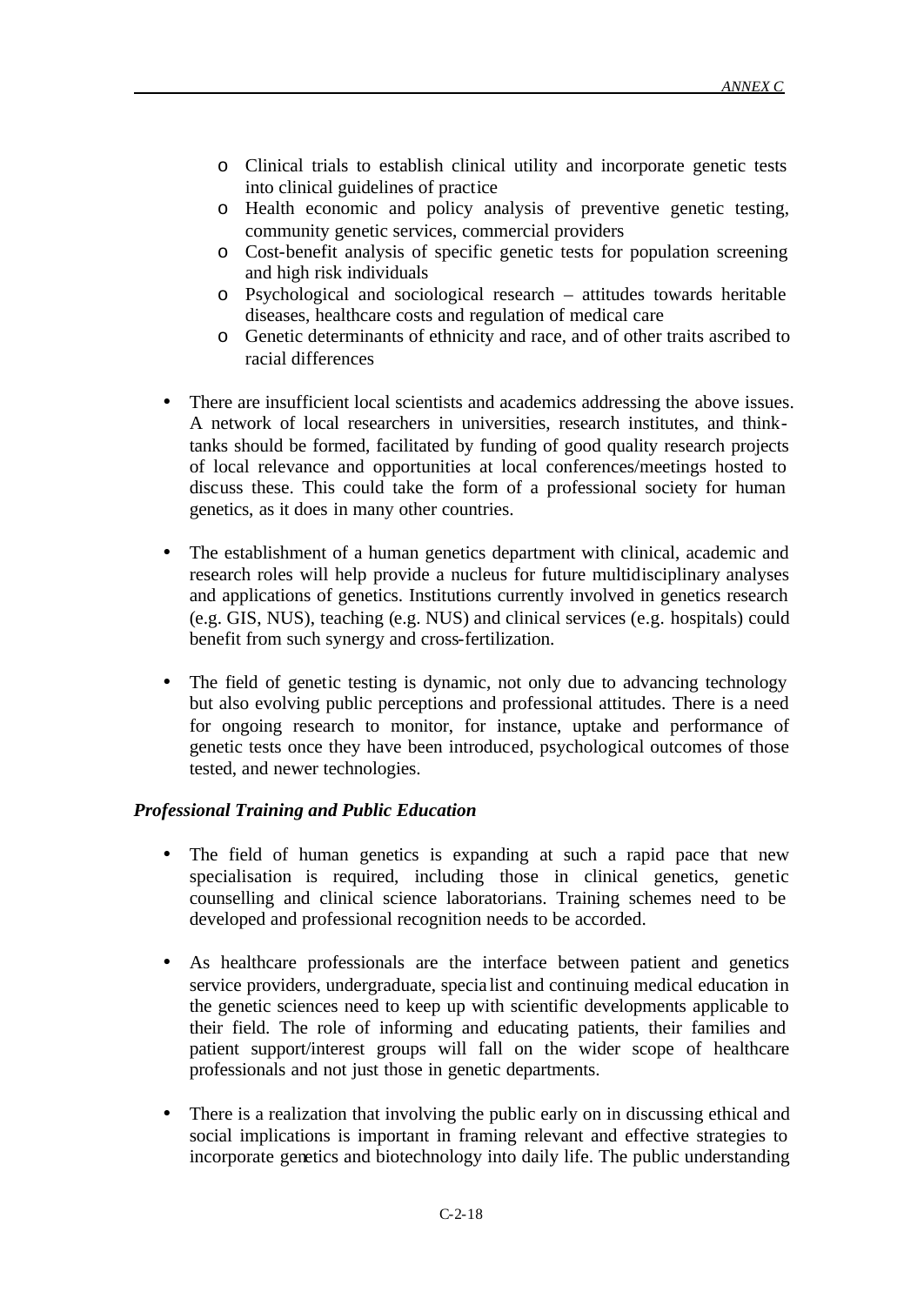of genetic medicine needs to be developed beyond current mass media depictions of popular science (which are often superficial or misleading). While the life sciences are already being introduced at various levels of the education system, adults with or planning to have families need to be targeted. Preventive genetics will form part of primary health care and therefore could be provided as basic health education.

## *Genetic Counselling*

- The provision of information in a clear and non-directed manner will enable a patient to decide whether and when to undergo a genetic test, and also how to deal with the results and implications. This will help him and his healthcarers to gain the maximum benefit from genetics. Genetic counselling is particularly important in Singapore where there educational levels, languages and cultures vary widely. The genetic counsellor will require an understanding of patient attitudes and the skills of communicating risks and science. His/her role will expand when genetic tests for common preventable conditions become available.<sup>32</sup>
- There is an urgent need to train more doctors, nurses and counsellors in genetics, to provide the referral and follow-up base of genetic testing. The setting up of one or more genetics departments in Singapore will help provide career advancements and training for a corps of genetics specialists.

#### *Regulation and Legislation*

- A combination of voluntary and statutory regula tions is needed. The former is useful in the early stages of development of the field, as principles, issues and solutions are defined. Eventually however, with commercialization, consumerization and globalization of genetic testing, clear and effective legislation will be essential.
- Professional guidelines and quality standards, and accreditation are useful at this initial stage of development. These should cover:
	- o Accreditation of professional qualifications, training and experience
	- o External quality assurance of genetic tests
	- o Clinical practice guidelines for genetic testing and interpretation
	- o Standards of ethical conduct of genetics research and practice
	- o Consumer interests ombudsman for over-the-counter testing, consumer evaluations and comparisons
	- o Clear and explicit delineation of out of boundary markers for improper use of genetics and testing, such as reproductive human cloning, genetic

 $32$  Biesecker BB, Marteau TM. (1999) The future of genetic counselling: an international perspective. *Nature Genetics* 22:133-7.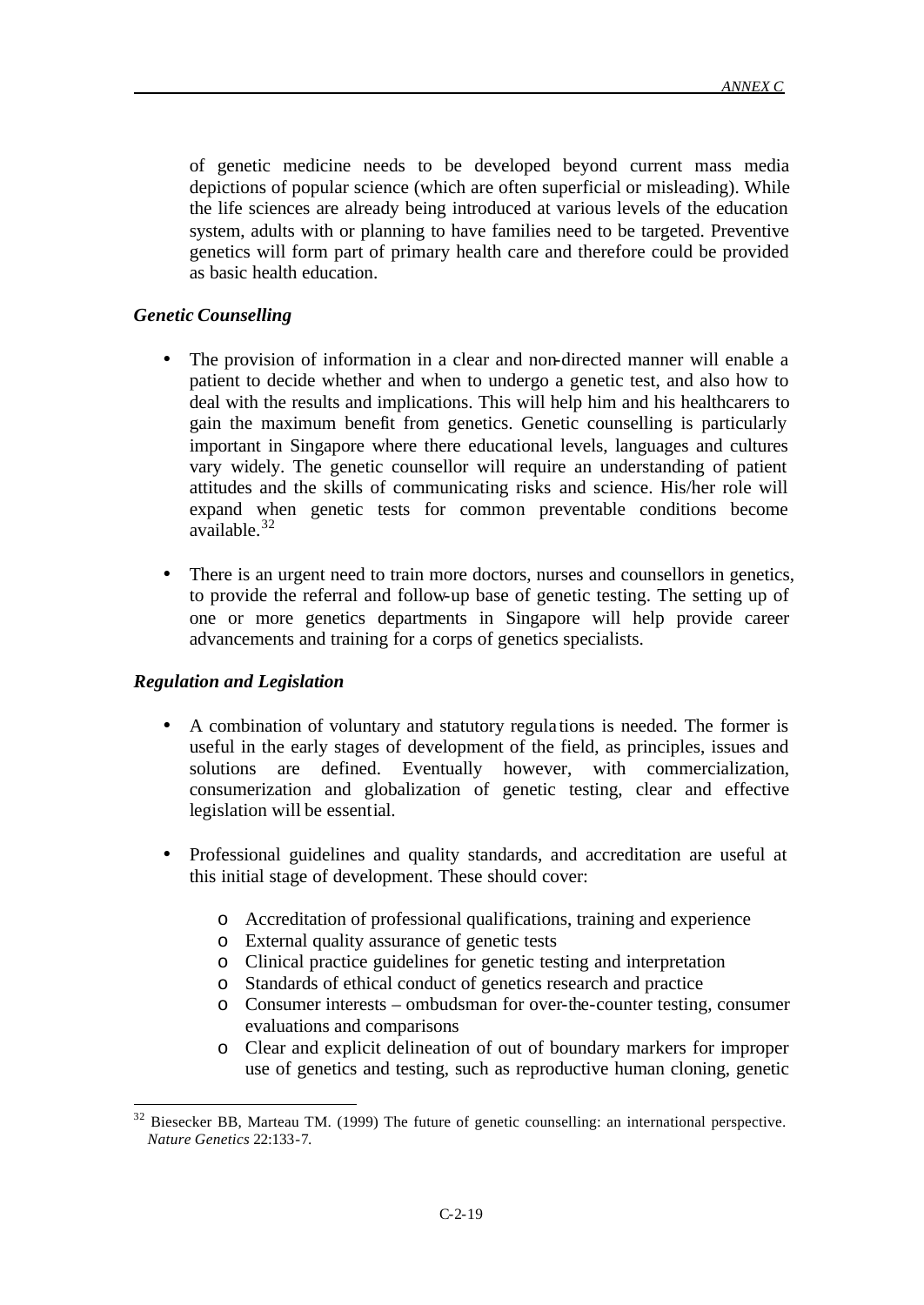selection and enhancement of traits and permanently heritable (germline) genetic modifications.

- Local professional bodies should be encouraged to play this role, as they have the expertise to best perform functions of peer review and over-the-horizon assessment. They are also the ones primarily involved in educating and informing scientists, clinicians and nurses. These include the academy of medicine and its specialist chapters (e.g. Chapter of Pathologists), professional societies (e.g. Biomedical Research & Experimental Therapeutics Society of Singapore) and regulatory organs (e.g. Singapore Medical Council).
- Legislation is required in several areas (especially where there are significant commercial interests) that cannot be voluntarily regulated effectively. Clear and prescriptive regulation will help commercial development and provision of tests that pose little potential harm, and ensure the safety and quality of genetic tests and counselling for severe diseases. These areas require:
	- o Overall regulation of genetic testing for non-research purposes, including tests, services and reagents/kits. A categorization scheme similar to that of pharmaceutical products could be explored, based on severity and impact of genetic condition (e.g. over-the-counter *vs* prescription-only *vs* restricted use). Different degrees of scrutiny would apply to these classes.<sup>33</sup>
	- o Ethical advertisement and labelling of such direct-to-consumer tests (e.g. paternity testing) to prevent inaccuracy or lack of information, or manipulation of fear or distress.<sup>34</sup>
	- o Accreditation and licensing of laboratories offering genetic services
	- o Confidentiality of genetic information and data protection, including the requirement for informed consent for obtaining a sample or testing it
	- o Appropriate and fair use of genetic information by insurers and employers to prevent genetic discrimination
- Prospective legislation controlling genetic testing would need to be harmonized with existing laws on abortion and reproduction, and on racial harmony, and other proposed regulations, such as that on human reproductive cloning.

<sup>&</sup>lt;sup>33</sup> There are however fundamental differences between pharmaceutical products and genetic testing services. In the latter, the pretest counselling, interpretation and follow-up intervention are particularly important for optimum benefit to the individual.

<sup>&</sup>lt;sup>34</sup> This may be covered under general codes of advertising, such as: UK Advertising Standards Authority (2003) The British Code of Advertising, Sales Promotion and Direct Marketing *4 Mar 2003*. http://www.asa.org.uk/the\_codes/index.asp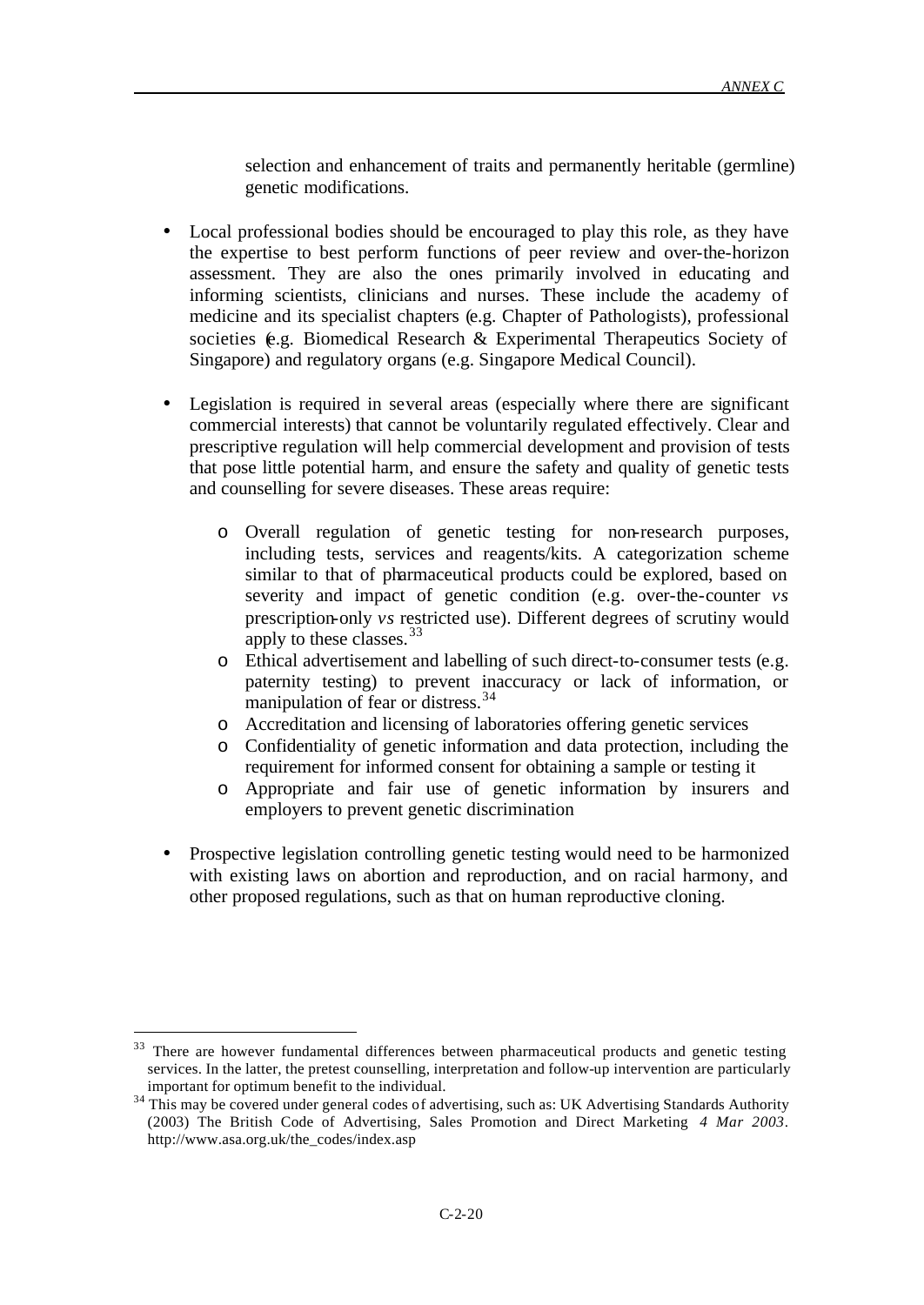### **Final Comments**

The potential impact of genomics and life sciences on the future of our economy and personal health is widely recognized. It would be negligent not to seize the opportunities that science and technology offer to explore new services and products for biomedicine and beyond. At the same time, there is a need to appreciate and an attempt to predict the wider implications of genetics, now primarily diagnostics, in our families and communities. Some of the ethical, legal, social and policy aspects have been raised and briefly discussed in the framework of established bioethical principles of autonomy, beneficence and informed consent.

It is my opinion that scientific and ethical oversight of research, development and trials of genetic testing in Singapore is largely adequate, and here the main challenges are to extend the pool of experts and expertise in healthcare, and to widen the scope of genetics research to include social and community aspects. However, considering the rapid development and globalized nature of genetic sciences, the provision of commercial genetic testing services potentially presents a challenge to current policies and frameworks of regulation. This area needs urgent and regular monitoring. Ongoing developments in the science and industry of genetic testing and evolving perceptions will require that this topic is revisited and public discussion warranted.